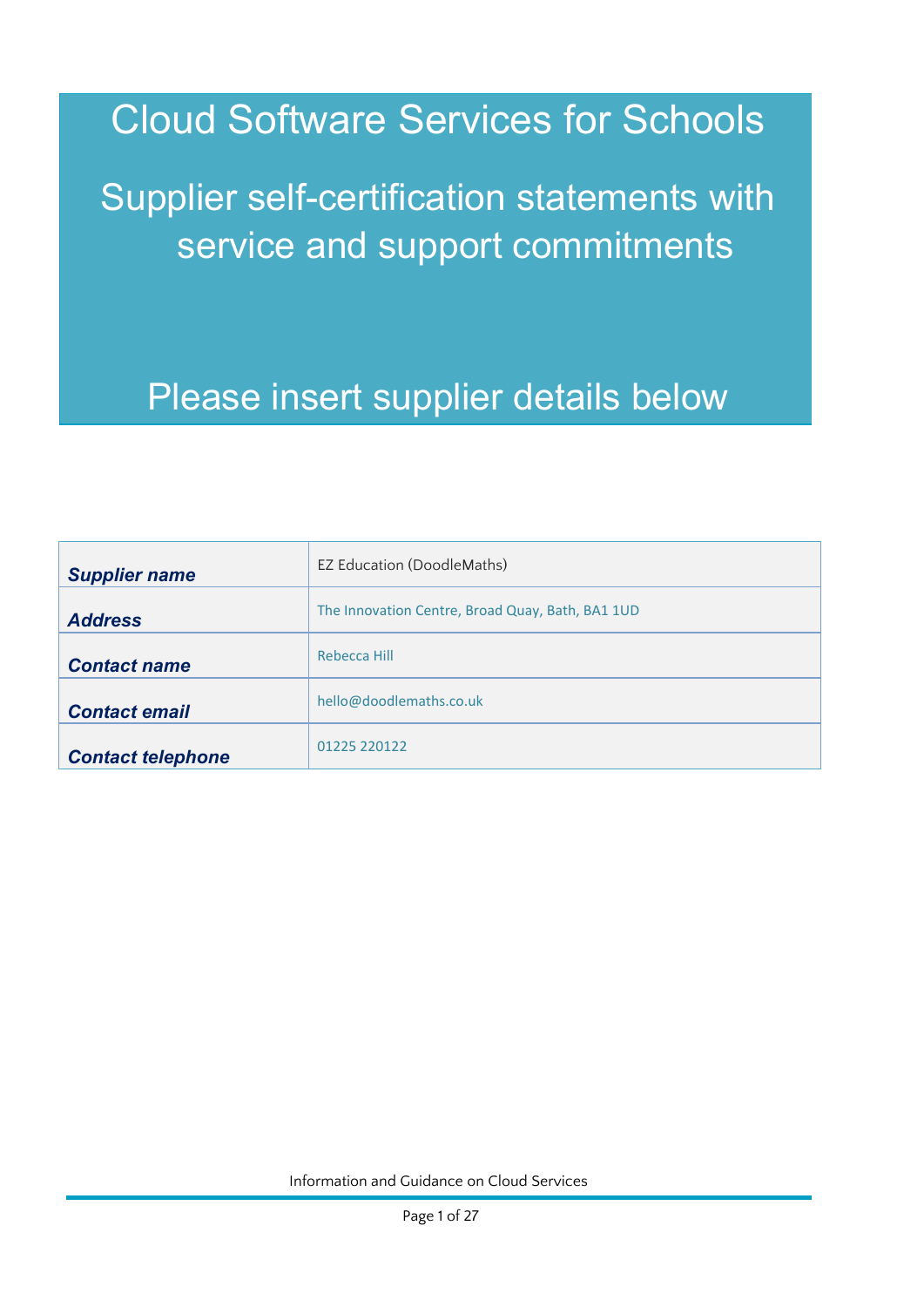# **Contents**

| 1 <sub>1</sub>                   | <b>Supplier Commitments</b>                            | 3              |
|----------------------------------|--------------------------------------------------------|----------------|
| 2.                               | Using the Supplier Responses                           | $\overline{4}$ |
| 3.                               | Supplier Response - Overarching Legal Requirements     | 7              |
| 4.                               | <b>Supplier Response - Data Processing Obligations</b> | 8              |
| 5.                               | Supplier Response - Data Confidentiality               | 10             |
| 6.                               | Supplier Response - Data Integrity                     | 14             |
| $7_{\scriptscriptstyle{\ddots}}$ | <b>Supplier Response - Service Availability</b>        | 16             |
| 8.                               | Supplier Response - Transfers beyond the EEA           | 17             |
| 9.                               | Supplier Response - Use of Advertising                 | 20             |

# Introduction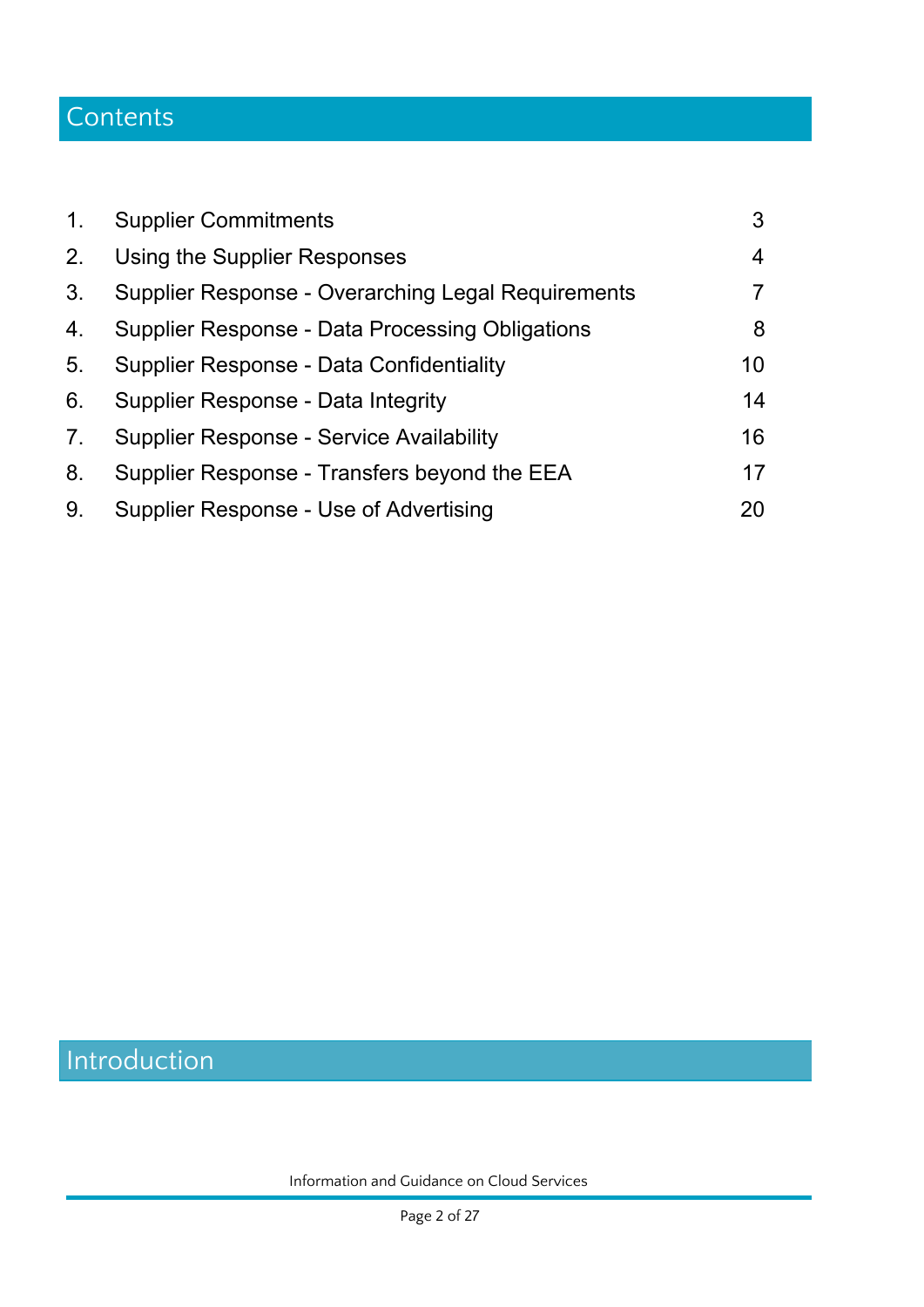When entering into an agreement with a "cloud" service provider, every school/data controller has to be satisfied that the relevant service provider is carrying out its data processing as per their requirements (ensuring compliance with the Data Protection Act (DPA) by the data controller and also the data processor by default).

It is the responsibility of every school to ensure compliance with the DPA. This document is meant to act as an aid to that decision-making process by presenting some key questions and answers that should be sought from any potential cloud service provider.

The questions answered in sections 3 to 9 below will give a good indication as to the quality of a service provider's data handling processes, although schools will still need to make their own judgement as to whether any provider fully meets DPA requirements.

The school/data controller should communicate its particular data handling requirements to the cloud provider (and each school could be different in its interpretation of what measures, procedures or policy best meet their DPA requirements), and confirm these by way of contract. The best way to set that out is to also put in place a data processing agreement with your chosen provider.

The principles of the DPA are summarised by the Information Commissioner's Office at:

[http://ico.org.uk/for\\_organisations/data\\_protection/the\\_guide/the\\_principles](http://ico.org.uk/for_organisations/data_protection/the_guide/the_principles)

## <span id="page-2-0"></span>Supplier commitments

- In order that schools can be confident regarding the accuracy of the self-certification statements made in respect of the EZ Education cloud service, the supplier confirms:
	- that their self-certification responses have been fully and accurately completed by a person or persons who are competent in the relevant fields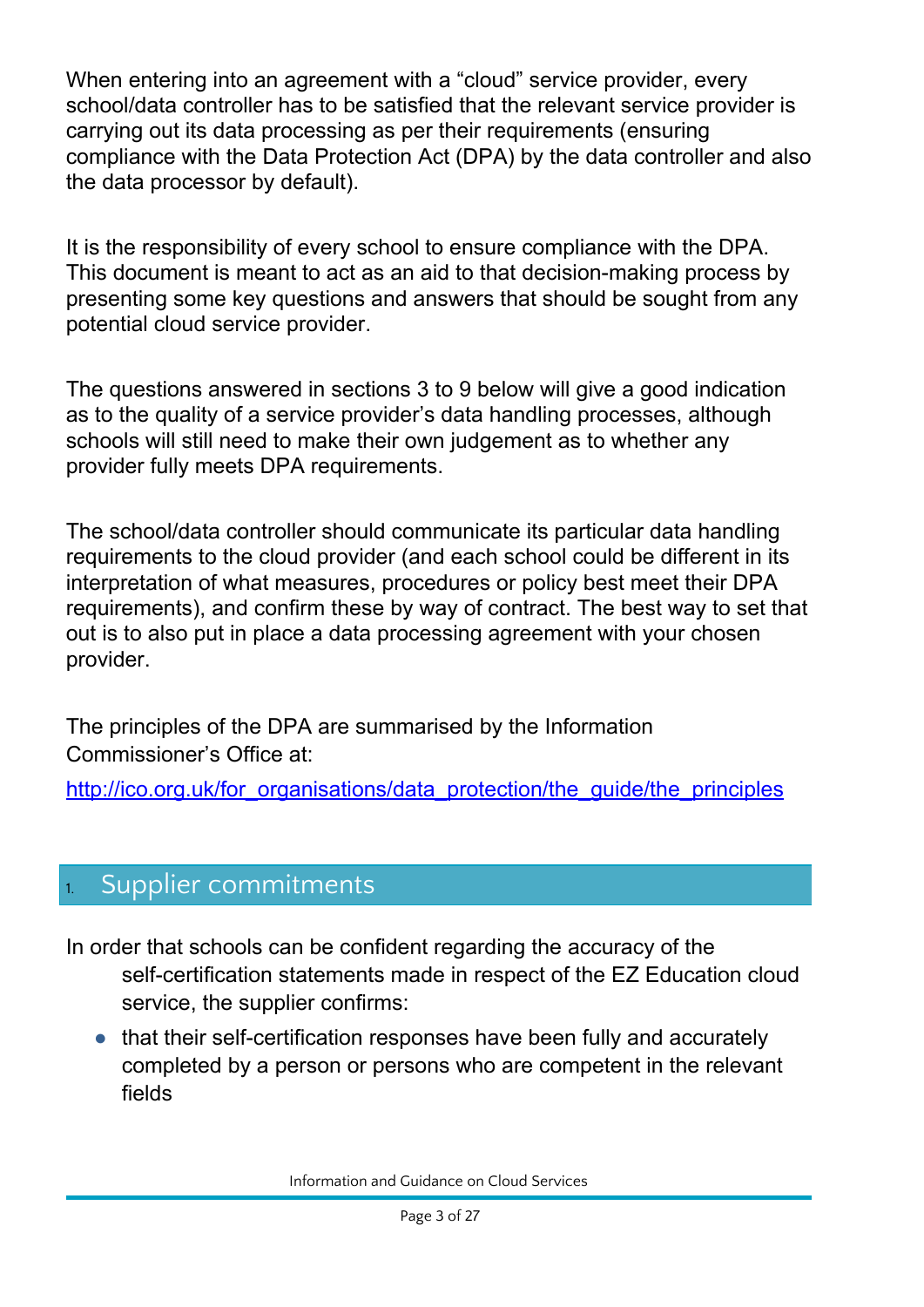- that their self-certification responses have been independently verified for completeness and accuracy by Tom Minor who is a senior company official
- that they will update their self-certification responses promptly when changes to the service or its terms and conditions would result in their existing compliance statement no longer being accurate or complete
- that they will provide any additional information or clarification sought as part of the self-certification process
- that if at any time, the Department is of the view that any element or elements of a cloud service provider's self-certification responses require independent verification, they will agree to that independent verification, supply all necessary clarification requested, meet the associated verification costs, or withdraw their self-certification submission.

## <span id="page-3-0"></span>2. Using the Supplier Responses

- When reviewing supplier responses and statements, schools will also wish to consider aspects of data security beyond the supplier-related issues raised in the questions. These include:
	- how the school chooses to use the provided cloud service
	- the nature, types and sensitivity of data the school chooses to place in the cloud service
	- the extent to which the school adapts its own policies (such as acceptable use, homeworking, Bring Your Own Device (BYOD) and staff training to ensure that the way staff and students use the service is consistent with DPA guidance. Please refer to the Information Commissioner's Office (ICO) BYOD guidance: [http://ico.org.uk/for\\_organisations/data\\_protection/topic\\_guides/online/b](http://ico.org.uk/for_organisations/data_protection/topic_guides/online/byod) [yod](http://ico.org.uk/for_organisations/data_protection/topic_guides/online/byod)
	- the wider policies and practices the school has in place to ensure that the use of cloud services by their staff and students remains DPA compliant,
	- the use of robust, strong, frequently changed authentication passwords and encryption keys, policies on BYOD / homeworking / acceptable use to ensure that school data is accessed securely when either on or off the premises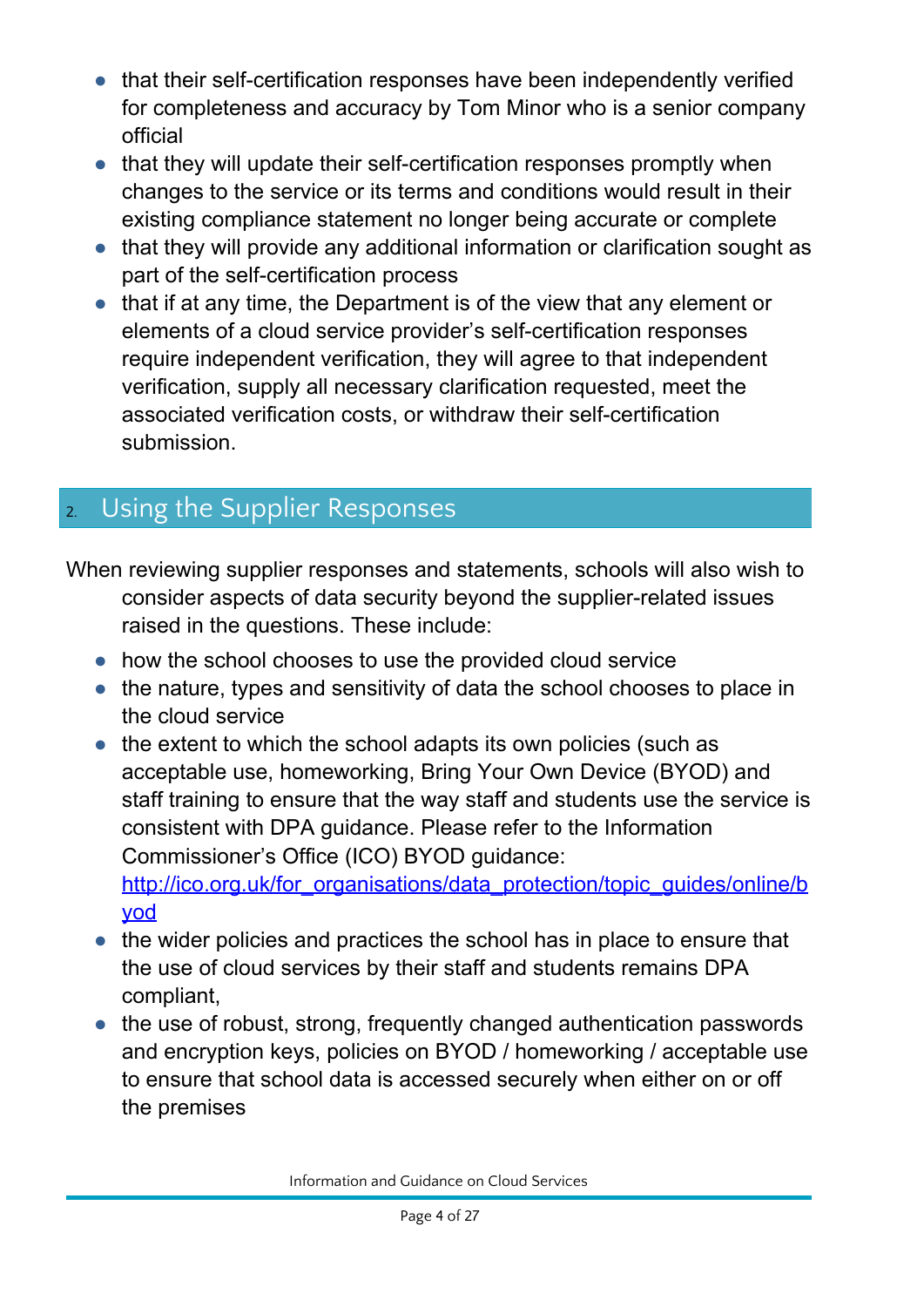● The security of the infrastructure that the school uses to access the supplier's cloud service including network and endpoint security.

*The purpose of this particular document is to focus upon some key areas that schools should consider when moving services to cloud providers. Although it is designed to cover the most important aspects of data security, the checklist should not be viewed as a comprehensive guide to the DPA.*

The self-certification checklist consists of a range of questions each of which comprises three elements:

- $\circ$  the checklist question
- o the checklist self-certification response colour
- $\circ$  the evidence the supplier will use to indicate the basis for their response

For ease of reference, the supplier responses have been categorised as follows:

Where a supplier is able to confirm that their service **fully meets** the issue identified in a specific checklist question (in a manner compliant with the obligations of the Data Protection Act where relevant), the appropriate self-certification colour for that question is GREEN.

Where a supplier is **not able** to confirm that their service fully meets the issue identified in a specific checklist question (in a manner compliant with the obligations of the Data Protection Act where relevant), the appropriate self-certification colour for that question is AMBER. (*It should be made clear that a single "Amber" response is not necessarily a negative, and that any associated clarification should also be considered).*

Where a supplier is able to confirm that a specific checklist question **does not apply** to their particular service the appropriate self-certification code for that question is **BLACK**.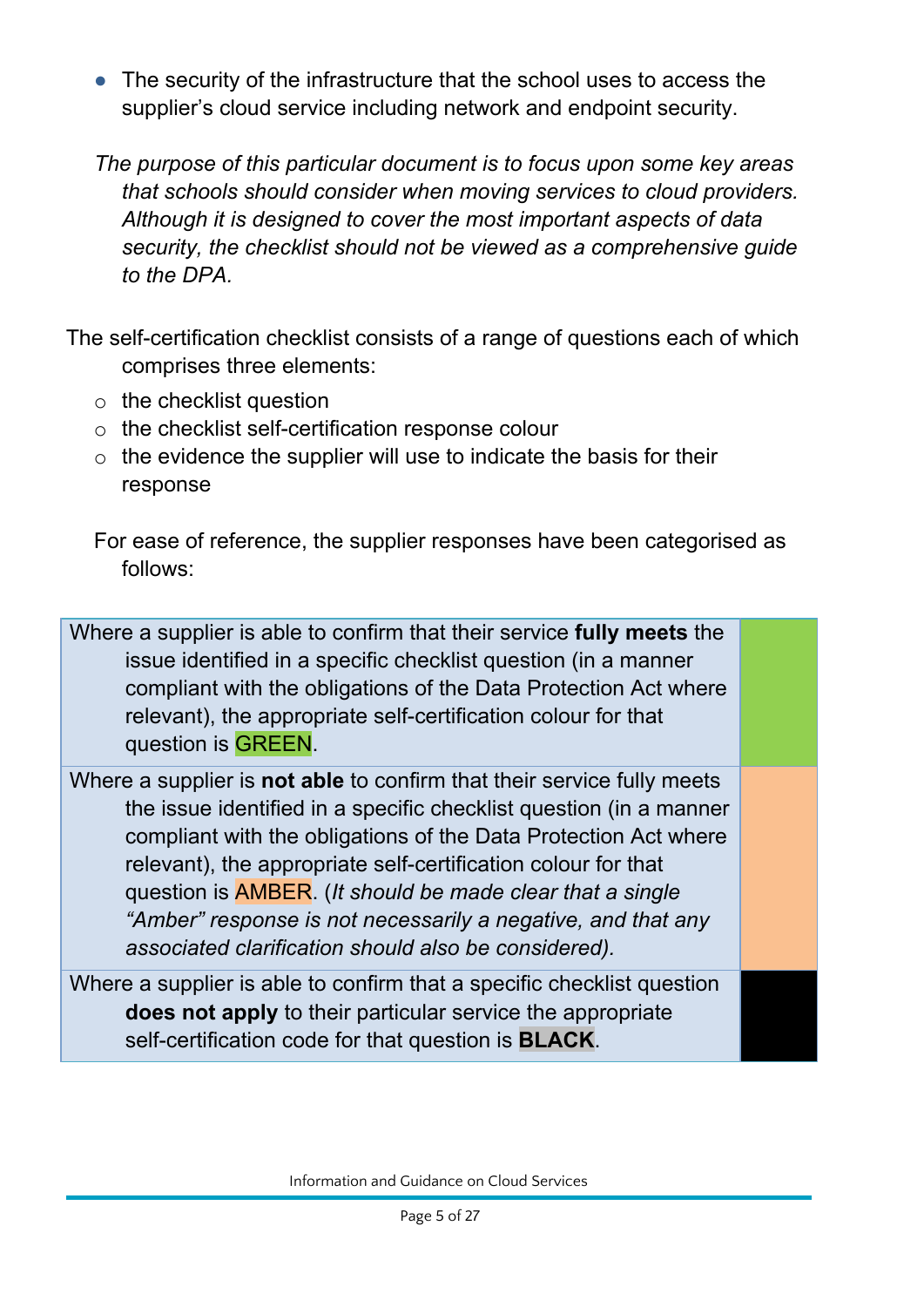- There is space provided within the supplier response for links to relevant further information and clarification links.
- Schools are invited to use the checklist to support their assessment of the extent to which the cloud services from a particular supplier meet their educational, technical and commercial needs in a DPA-compliant manner.

Schools should make a decision on the selection of a supplier based on an overall assessment of the extent to which their product meets the needs of the school, the overall level of risk and the nature and extent of support available from the supplier.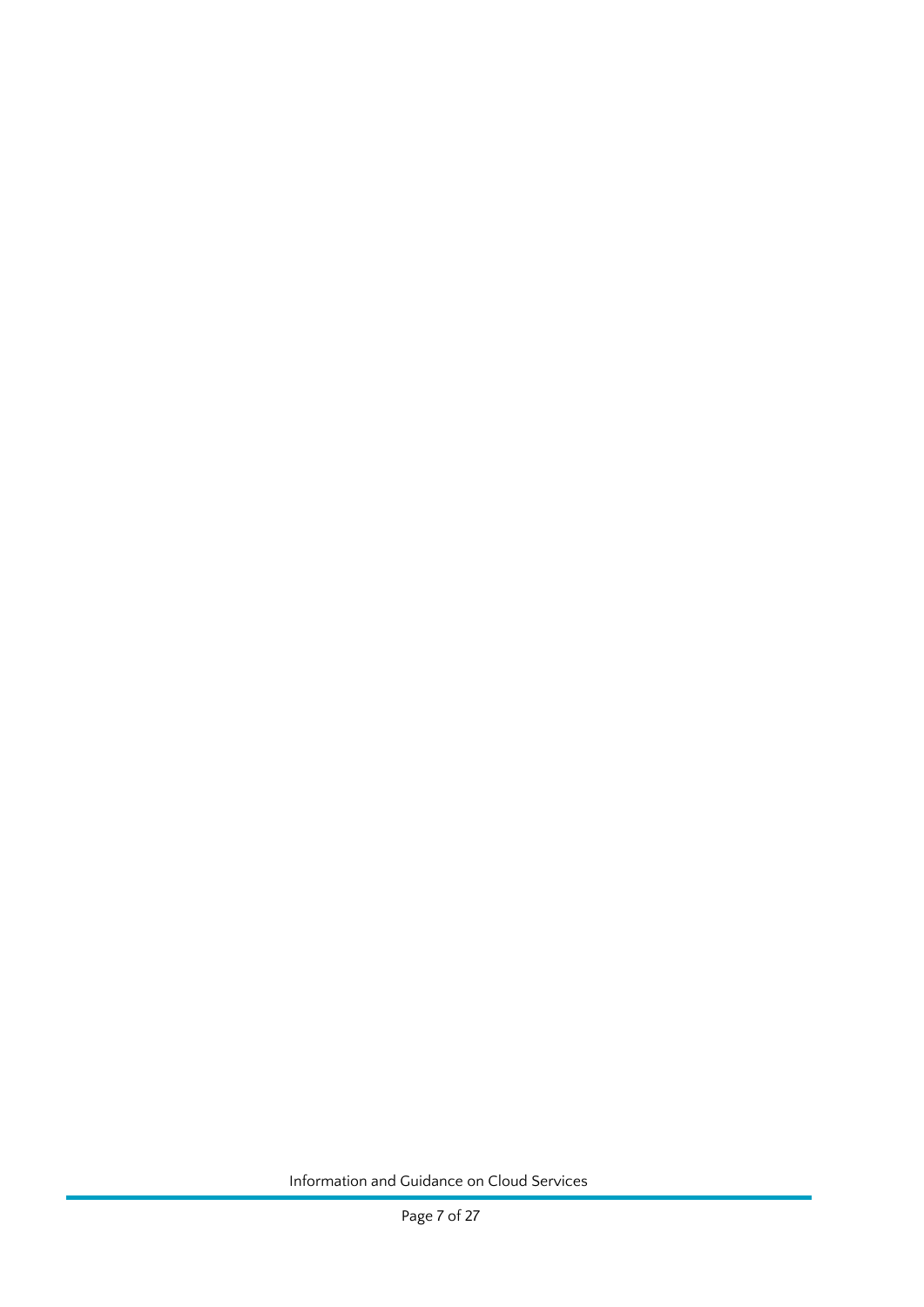## <span id="page-7-0"></span>3. Supplier Response - Overarching Legal Requirements

Schools are required to ensure that all cloud services used enable them to meet their legal obligations under the DPA. To assist schools in that assessment, EZ Education confirms the position to be as follows for its service:

| Question                                                                                                                                                                    | <b>Supplier</b><br><b>Response Code</b> | <b>Response Statement with</b><br><b>Supporting Evidence (where</b><br>applicable)                                                                                                       |
|-----------------------------------------------------------------------------------------------------------------------------------------------------------------------------|-----------------------------------------|------------------------------------------------------------------------------------------------------------------------------------------------------------------------------------------|
| $Q$ 3.1 – Does your<br>standard contract for the<br>supply of cloud services<br>to UK schools fully<br>comply with the DPA?                                                 |                                         | <b>YES - As stated in our Terms</b><br>and Conditions and through our<br>registration with the ICO, our<br>standard agreement with our<br>customers fully complies with<br>the DPA 1998. |
| $Q$ 3.2 – If your standard<br>contract does not fully<br>comply with the DPA, do<br>you offer additional<br>commitments to UK<br>schools to help ensure<br>such compliance? |                                         | N/A                                                                                                                                                                                      |
| $Q$ 3.3 – Is your contract<br>with UK customers<br>enforceable both in the<br>UK and in the country in<br>which your company is<br>registered?                              |                                         | <b>YES</b> - Our contract is governed<br>by English Law and EZ Education<br>is registered in the UK<br>(Registration number 8038218)                                                     |
| $Q$ 3.4 – Do your services<br>ensure that schools are<br>able to comply with their<br>obligations with regard to                                                            |                                         | <b>YES - EZ Education's main</b><br>product, DoodleMaths, and its<br>associated dashboards, allow<br>parents and teachers to easily<br>access and edit their data. All                   |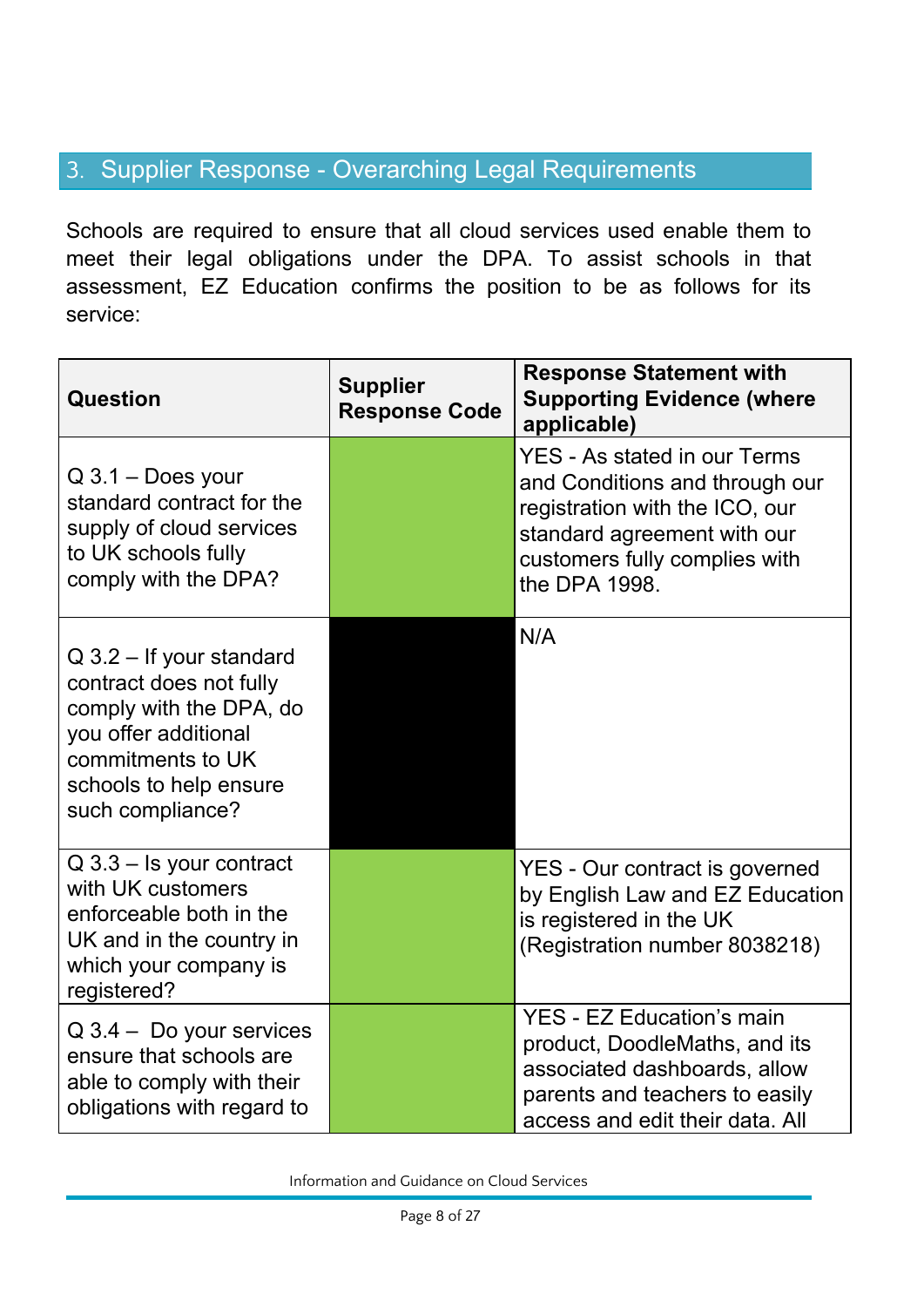| the exercise of data<br>subjects' rights? | users can see who has visibility<br>of their data; admin users can<br>control visibility of data. Users<br>can view all data related to them<br>or their child and delete if |
|-------------------------------------------|------------------------------------------------------------------------------------------------------------------------------------------------------------------------------|
|                                           | required.                                                                                                                                                                    |

### <span id="page-8-0"></span>4. Supplier Response - Data Processing Obligations

The Data Protection Act (DPA) relates to personal data that is processed and is likely to be relevant to most of the operations that comprise a cloud computing service. This includes simple storage of data, the obtaining and handling of information, operations such as adaptation, organisation, retrieval and disclosure of data, through to erasure or destruction.

- Schools, as data controllers, have a responsibility to ensure that the processing of all personal data complies with the DPA and this includes any processing carried out on their behalf by a cloud service provider.
- To assist schools in understanding whether the cloud service being provided by EZ Education is likely to comply with the DPA in relation to data processing, EZ Education has responded as follows:

| <b>Question</b>                                                                                                                                                                                                                                                                                            | <b>Supplier</b><br><b>Response Code</b> | <b>Response Statement with</b><br><b>Supporting Evidence (where</b><br>applicable)                                                                                          |
|------------------------------------------------------------------------------------------------------------------------------------------------------------------------------------------------------------------------------------------------------------------------------------------------------------|-----------------------------------------|-----------------------------------------------------------------------------------------------------------------------------------------------------------------------------|
| $Q$ 4.1 – Taking account of<br>the UK Information<br><b>Commissioner's Office</b><br>(ICO) guidance on Data<br><b>Controllers and Data</b><br>Processors, when<br>providing the service, do<br>you act at any time as a<br>data controller in respect<br>of the data processed as<br>part of this service? |                                         | NO - see our terms and<br>conditions - "The school is<br>and shall remain the data<br>controller of the Customer<br>Data it uploads or provides as<br>part of the Service." |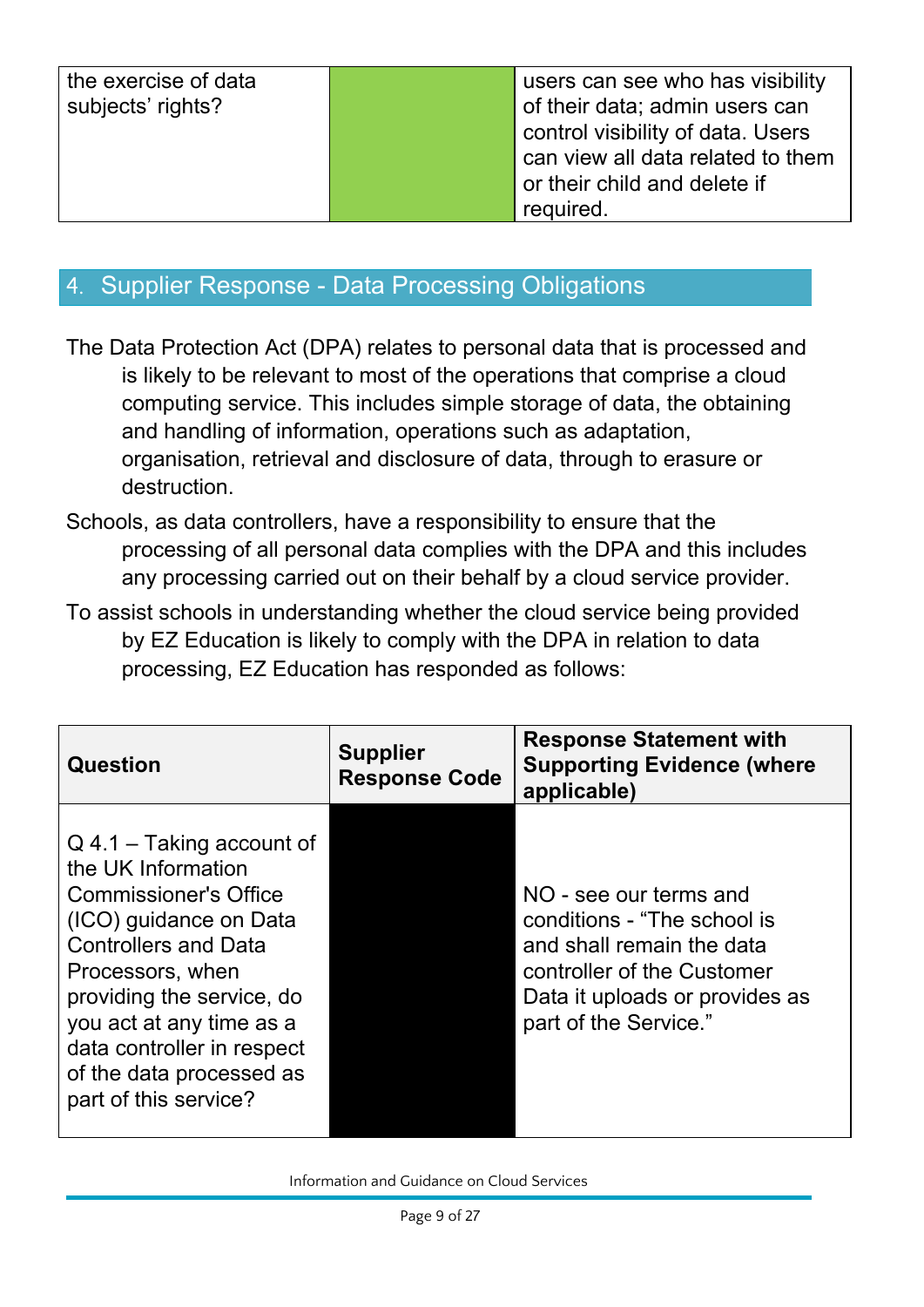| $Q$ 4.2 – Where you act as<br>a data processor does<br>your contract ensure that<br>you will only act on the<br>instructions of the data<br>controller?                                                   | YES - See response to Q3.1                                                                                                                                                                                                                                                                                                                                                                                |
|-----------------------------------------------------------------------------------------------------------------------------------------------------------------------------------------------------------|-----------------------------------------------------------------------------------------------------------------------------------------------------------------------------------------------------------------------------------------------------------------------------------------------------------------------------------------------------------------------------------------------------------|
| $Q. 4.3 - Does your$<br>contract document the<br>security measures that<br>you implement to enable<br>a school to ensure<br>compliance with the<br><b>DPA's security</b><br>obligations?                  | Although our contract does not<br>detail specific measures, it does<br>assure the customer that<br>measures are in place. See our<br>terms and conditions:<br>"EZ Education will implement<br>appropriate technical and<br>organisational measures against<br>unauthorised or unlawful<br>processing of Customer Data<br>and against accidental loss or<br>destruction of or damage to<br>Customer Data." |
| $Q$ 4.4 – Is the processing<br>of personal data or<br>metadata limited to that<br>necessary to deliver [or<br>improve] the service?                                                                       | <b>YES - Users with admin level</b><br>rights to the system are able to<br>control what data is inputted and<br>therefore what personal data is<br>processed.                                                                                                                                                                                                                                             |
| $Q$ 4.5 – Where your<br>contract does not cover<br>every aspect of data<br>processing, are you<br>prepared to enter into a<br>separate data-processing<br>agreement with your<br>cloud services customer? | YES - Although our contract<br>does cover every aspect<br>of data processing, we are<br>prepared to enter into a<br>separate agreement, as long as<br>it complies with the<br>DPA, to cover specific needs.                                                                                                                                                                                               |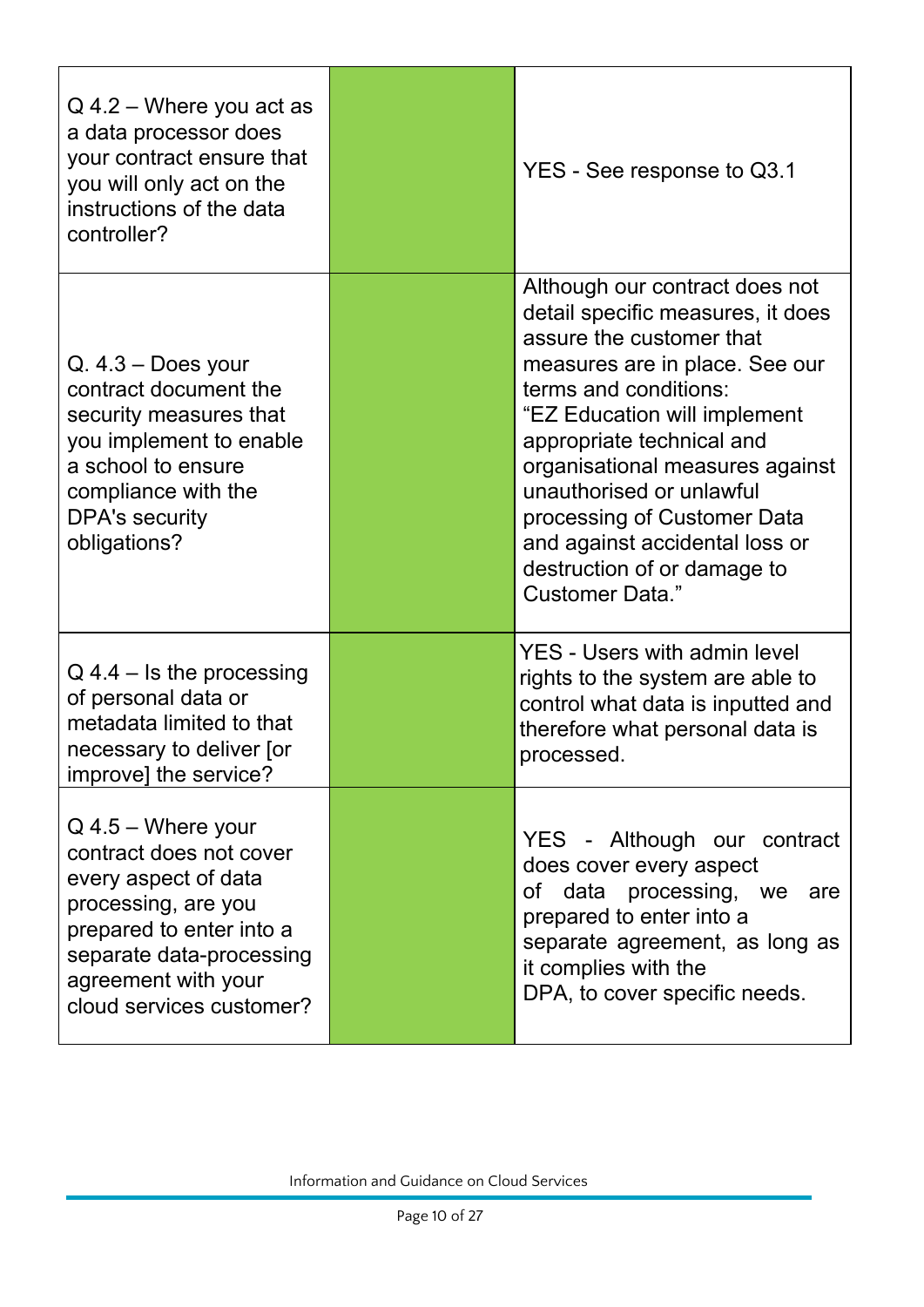## <span id="page-10-0"></span>5. Supplier Response - Data Confidentiality

When choosing a cloud service provider, schools must select a data processor providing sufficient guarantees about the technical and organisational security measures governing the processing to be carried out, and must take reasonable steps to ensure compliance with those measures.

The cloud customer should therefore review the guarantees of confidentiality that the cloud provider can commit to. To assist in understanding if the service being provided by EZ Education is likely to comply with UK law in relation to data confidentiality, EZ Education has responded as follows:

| <b>Question</b>                                                                                                                                   | <b>Supplier</b><br><b>Response Code</b> | <b>Response Statement with</b><br><b>Supporting Evidence (where</b><br>applicable)                                                                                                                                                                                       |
|---------------------------------------------------------------------------------------------------------------------------------------------------|-----------------------------------------|--------------------------------------------------------------------------------------------------------------------------------------------------------------------------------------------------------------------------------------------------------------------------|
| $Q$ 5.1 – Do you prohibit<br>personal data or<br>metadata being shared<br>across other services that<br>you as a supplier do or<br>may offer?     |                                         | The data stored is not used<br>across other services except<br>where agreed to by designated<br>representatives of the school or<br>family in signing up to those<br>services.                                                                                           |
| $Q$ 5.2 – Do you prohibit<br>personal data or<br>metadata being shared<br>with third parties?                                                     |                                         | Yes, we do not share any data<br>with third parties as<br>defined in the Data Protection<br>Act.                                                                                                                                                                         |
| $Q$ 5.3 – Does your service<br>have a robust<br>authentication process in<br>place to protect access to<br>personal data and/or user<br>accounts? |                                         | Yes, internally, two-factor<br>authentication is used and<br>passwords are updated<br>regularly. The student<br>application can only be<br>accessed by username and<br>password. The teacher<br>dashboard has minimum<br>password length and our Terms<br>and Conditions |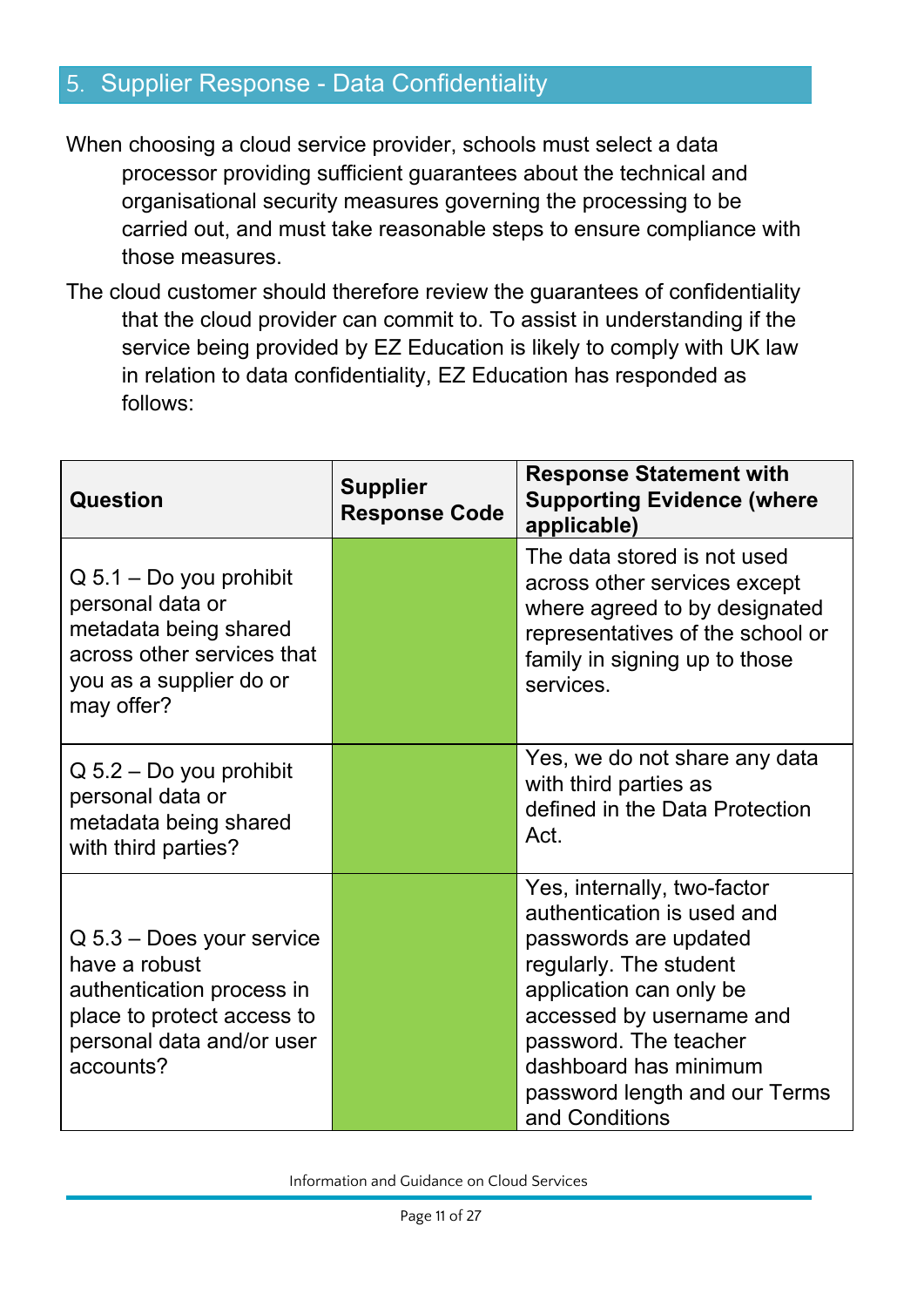|                                                                                                                                                     | (Registration 4-7) specify strict<br>policies on password<br>security and reassignment of<br>passwords should they<br>be considered insecure.                              |
|-----------------------------------------------------------------------------------------------------------------------------------------------------|----------------------------------------------------------------------------------------------------------------------------------------------------------------------------|
| $Q$ 5.4 – Does your service<br>have in place<br>arrangements to assist<br>schools in protecting<br>access to personal data<br>and/or user accounts? | Yes, as specified in our terms<br>and conditions. Tools to<br>change passwords, and<br>remove/restrict access to<br>information are available through<br>our services.     |
| $Q$ 5.5 – Are appropriate<br>controls in place to<br>ensure only authorised<br>staff have access to<br>client/customer data?                        | All staff with access to<br>client/customer data are<br>required to have DBS<br>certification: access credentials<br>are not provided to unauthorised<br>members of staff. |

*Questions 5.6 to 5.9 address the supplier approach to data encryption. The ICO guidance on encryption is as follows:*

*There have been a number of reports recently of laptop computers, containing personal information which have been stolen from vehicles, dwellings or left in inappropriate places without being protected adequately. The Information Commissioner has formed the view that in future, where such losses occur and where encryption software has not been used to protect the data, regulatory action may be pursued.*

*The ICO recommends that portable and mobile devices, including magnetic media, used to store and transmit personal information, the loss of which could cause damage or distress to individuals, should be protected using approved encryption software which is designed to guard against the compromise of information.*

*Personal information which is stored, transmitted or processed in information, communication and technical infrastructures, should also be managed and protected in accordance with the organization's security policy and using best*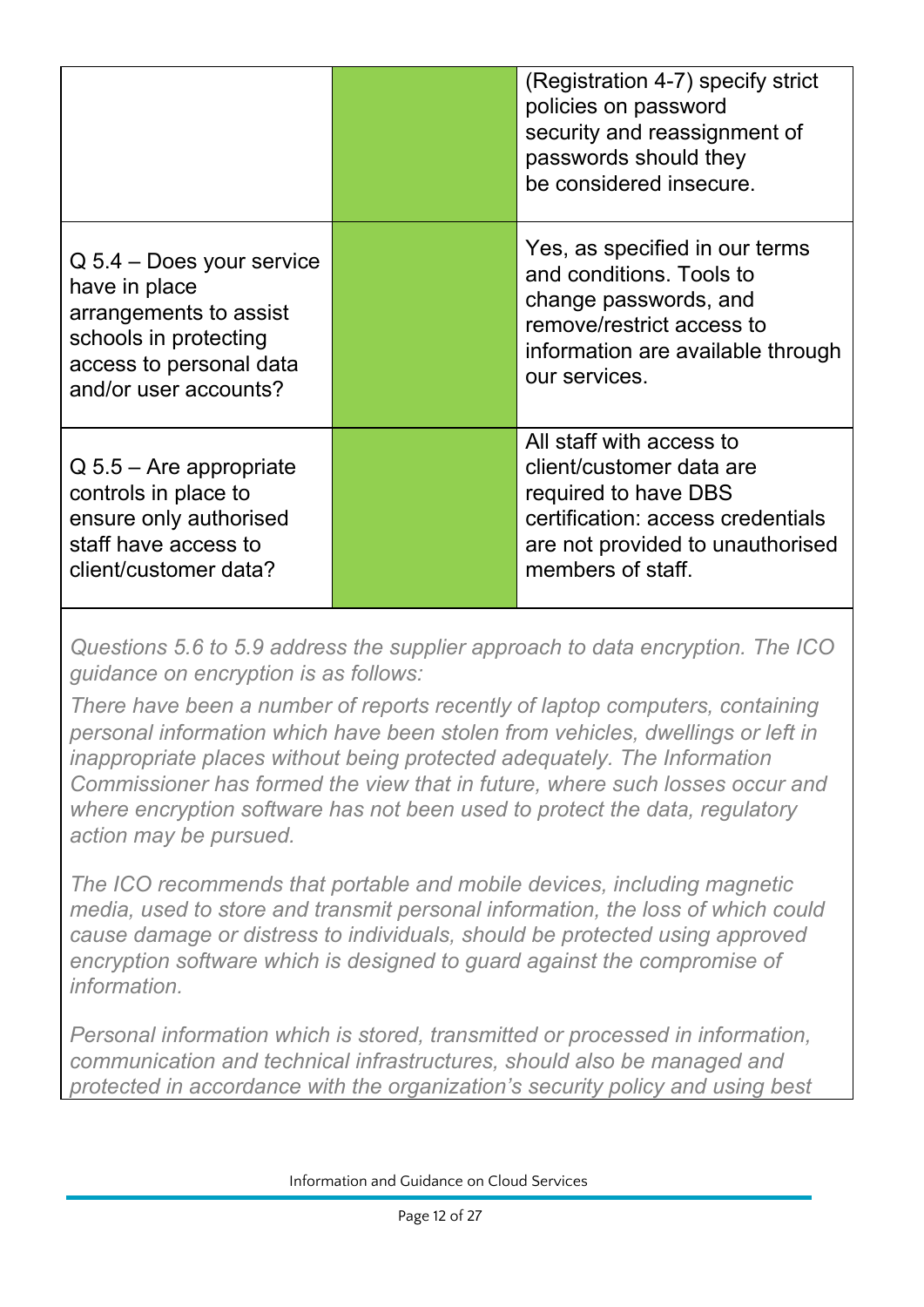*practice methodologies such as using the International Standard 27001. Further information can be found at https://www.getsafeonline.org/*

*There are a number of different commercial options available to protect stored information on mobile and static devices and in transmission, such as across the internet.*

| $Q$ 5.6 – Does your cloud<br>service insist that<br>communications with<br>access devices are<br>encrypted?                                             | Access to our services is<br>required to be transmitted<br>through HTTPS.                                                                                                                     |
|---------------------------------------------------------------------------------------------------------------------------------------------------------|-----------------------------------------------------------------------------------------------------------------------------------------------------------------------------------------------|
| $Q$ 5.7 – Does your cloud<br>service ensure that data<br>at rest is encrypted?                                                                          | All sensitive data at rest is<br>encrypted.                                                                                                                                                   |
| $Q$ 5.8 – Does your cloud<br>service ensure that data<br>in transit between your<br>data centres is<br>encrypted?                                       | Yes, data is encrypted in transit<br>between data centres solely<br>through HTTPS.                                                                                                            |
| Q 5.9 - Does your cloud<br>service ensure that email<br>traffic between your cloud<br>service and other cloud<br>service providers can be<br>encrypted? | Yes, all data is encrypted.                                                                                                                                                                   |
| $Q$ 5.10 – Does your<br>service provide defined<br>timescales in respect of<br>data destruction and<br>deletion both during the                         | We delete data at the specific<br>request of schools. Data that has<br>remained unused for six months<br>following contract termination is<br>automatically deleted by<br>scheduled routines. |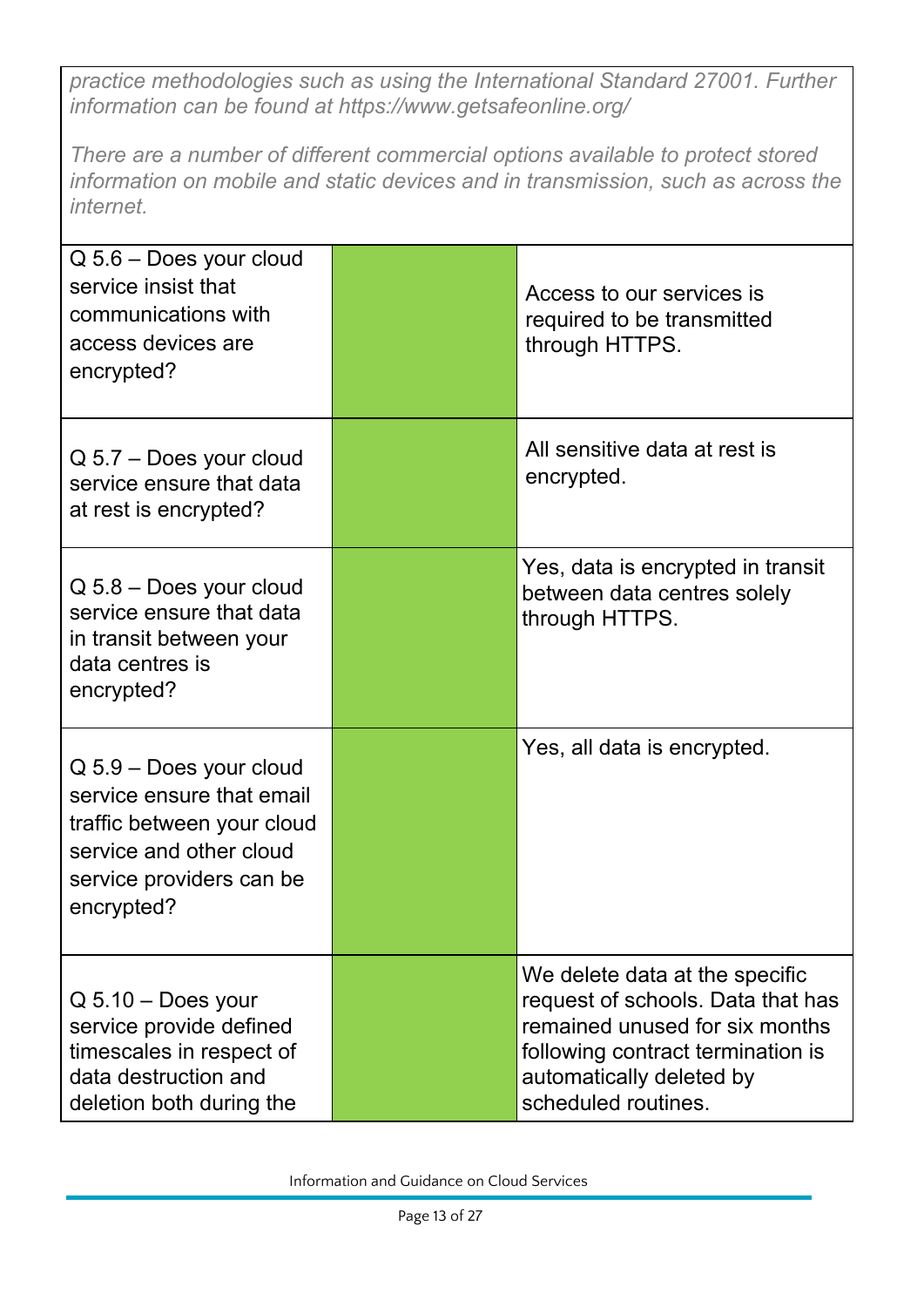| contract and at contract<br>end?                                                                                                                            |                                                                                                                                                                                                                                                                                                                            |
|-------------------------------------------------------------------------------------------------------------------------------------------------------------|----------------------------------------------------------------------------------------------------------------------------------------------------------------------------------------------------------------------------------------------------------------------------------------------------------------------------|
| $Q$ 5.11 – Does your<br>service ensure that you<br>use a secure deletion and<br>erasure process which<br>encompasses all copies<br>of client/customer data? | All copies we hold of<br>client/customer data can be<br>deleted through functionality on<br>the parent and teacher<br>dashboards; some<br>client/customer copies of their<br>data will still be stored locally on<br>their device (the student or<br>teacher app) until they delete<br>their copy of the provided service. |
| $Q$ 5.12 – Does your<br>service provide a<br>mechanism free of charge<br>whereby users can<br>access a complete and<br>secure copy of their data?           | Users can obtain a copy of their<br>data by contacting<br>privacy@doodlemaths.co.uk, as<br>specified in our <b>Privacy Policy</b> .                                                                                                                                                                                        |

### <span id="page-13-0"></span>6. Supplier Response - Data Integrity

Data integrity has been defined as "the property that data is authentic and has not been maliciously or accidentally altered during processing, storage or transmission". To assist schools in understanding if the cloud service being provided by EZ Education is likely to comply with the DPA in relation to data integrity, EZ Education has confirmed the position to be as follows:

| <b>Question</b>                                                                 | <b>Supplier</b><br><b>Response Code</b> | <b>Response Statement with</b><br><b>Supporting Evidence (where</b><br>applicable)                      |
|---------------------------------------------------------------------------------|-----------------------------------------|---------------------------------------------------------------------------------------------------------|
| Q 6.1 - Do you allow a<br>trusted independent third<br>party to conduct regular |                                         | <b>Yes. The DoodleMaths service</b><br>has been audited in the last 6<br>months by an independent third |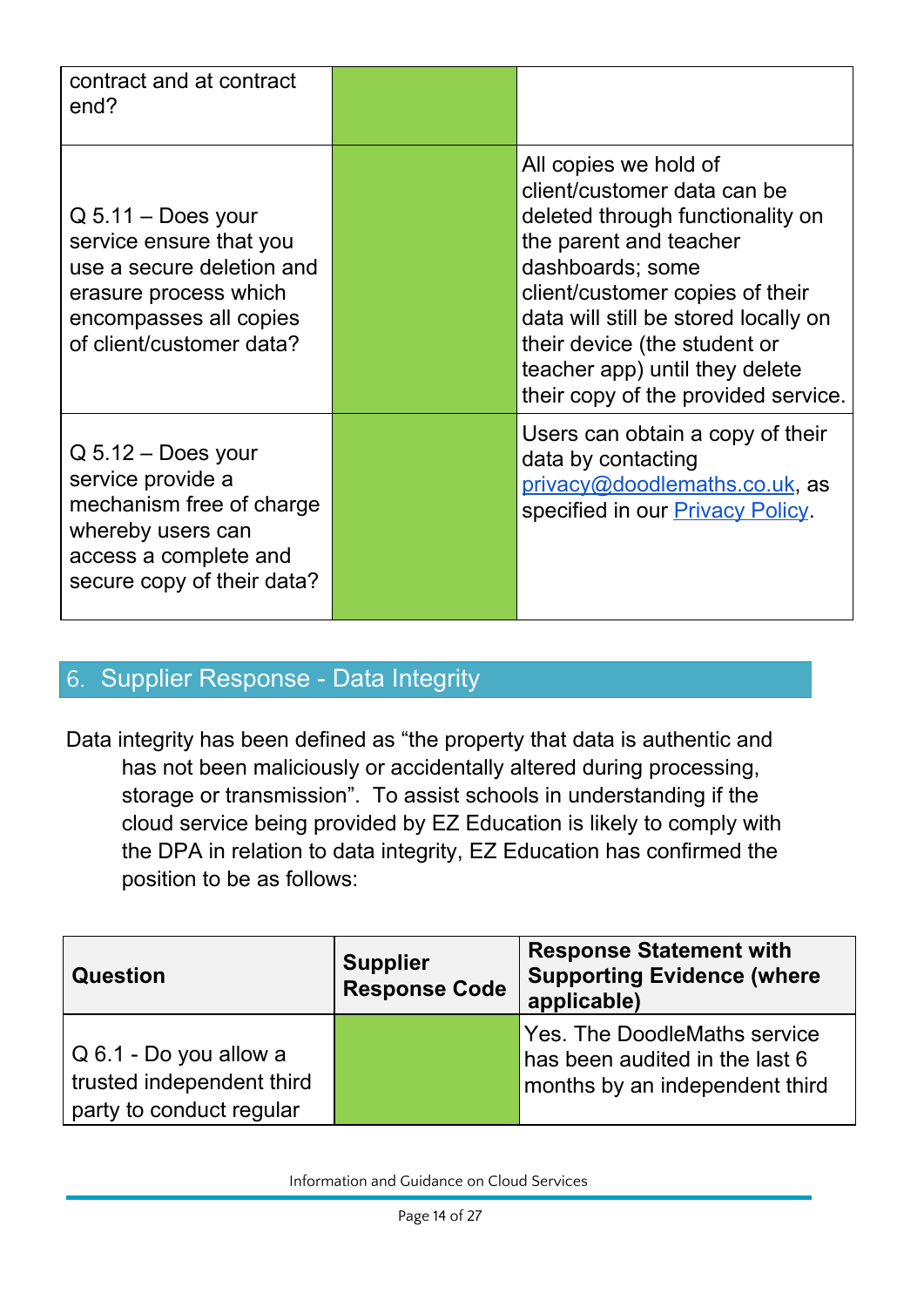| detailed security audits of<br>the physical, technical<br>and organisational<br>aspects of your service?                                                 | party under the OWASP<br>framework.                                                                                                                                    |
|----------------------------------------------------------------------------------------------------------------------------------------------------------|------------------------------------------------------------------------------------------------------------------------------------------------------------------------|
| $Q_6.2 -$ Where the above<br>audits are conducted, do<br>you make the findings<br>available to current and/or<br>prospective cloud<br>customers?         | On written request.                                                                                                                                                    |
| $Q$ 6.3 – Does your service<br>ensure that where such<br>audits are carried out,<br>they are conducted to<br>best industry standards?                    | Yes, all audits are carried by<br>accredited firms to industry<br>standards.                                                                                           |
| $Q$ 6.4 – Are audit trails in<br>place enabling users to<br>monitor who is accessing<br>their data?                                                      | Yes, authorised EZ Education<br>personnel can access audit trails<br>and can track access of personal<br>data. This can be made available<br>to a client if requested. |
| $Q$ 6.5 – Does your service<br>ensure you could restore<br>all customer data (without<br>alteration) from a back-up<br>if you suffered any data<br>loss? | The DoodleMaths services are<br>designed to provide a full back-up<br>and restore in the event of a loss.                                                              |
| Q 6.6 - Does your service<br>have a disaster recovery<br>plan, and is information<br>on this plan made<br>available to                                   | EZ Education has a Disaster<br>Recovery Plan for the<br>DoodleMaths service. This is an<br>internal document.                                                          |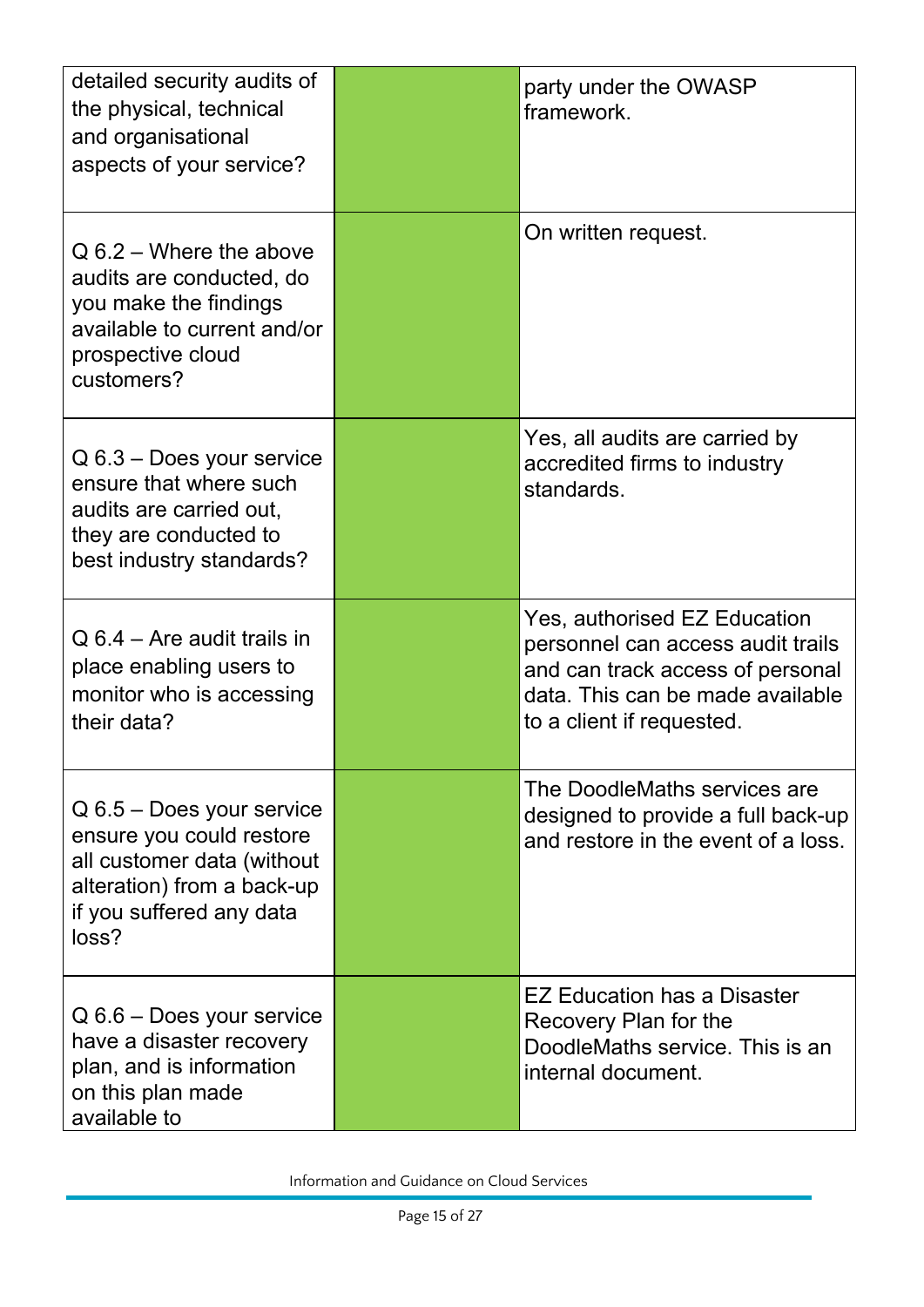### <span id="page-15-0"></span>Supplier Response - Service Availability

- Service availability means ensuring timely and reliable access to personal data. One threat to availability in the cloud which is often outside the responsibility of the cloud service provider is the accidental loss of network connectivity between the client and the provider of service.
- Data controllers should therefore check whether the cloud provider has adopted reasonable measures to cope with the risk of disruptions, such as backup internet network links, redundant storage and effective data backup mechanisms.
- To assist schools in understanding if the service being provided by a particular company is likely to comply with the DPA in relation to service availability, EZ Education has confirmed as follows:

| <b>Question</b>                                                                                                                                                 | <b>Supplier</b><br><b>Response Code</b> | <b>Response Statement with</b><br><b>Supporting Evidence (where</b><br>applicable)                                                                                                                                                              |
|-----------------------------------------------------------------------------------------------------------------------------------------------------------------|-----------------------------------------|-------------------------------------------------------------------------------------------------------------------------------------------------------------------------------------------------------------------------------------------------|
| $Q$ 7.1 – Can you confirm<br>that you have sufficient<br>capacity to ensure you<br>can provide a resilient,<br>reliable and accessible<br>service at all times? |                                         | The provision of the service is<br>handled by multiple<br>load-balanced servers, and the<br>failure of an individual machine is<br>handled automatically. EZ<br><b>Education technical staff are</b><br>automatically alerted to any<br>issues. |
| Q 7.2 - Does your service<br>offer guaranteed service<br>levels?                                                                                                |                                         | No, we do not guarantee service<br>levels but our service level has<br>been in excess of 99.9% in the<br>last year.                                                                                                                             |
| Q 7.3 - Does your service<br>provide remedies to<br>customers in the event                                                                                      |                                         | In the event that service levels<br>are not met, customers can<br>contact us through a customer                                                                                                                                                 |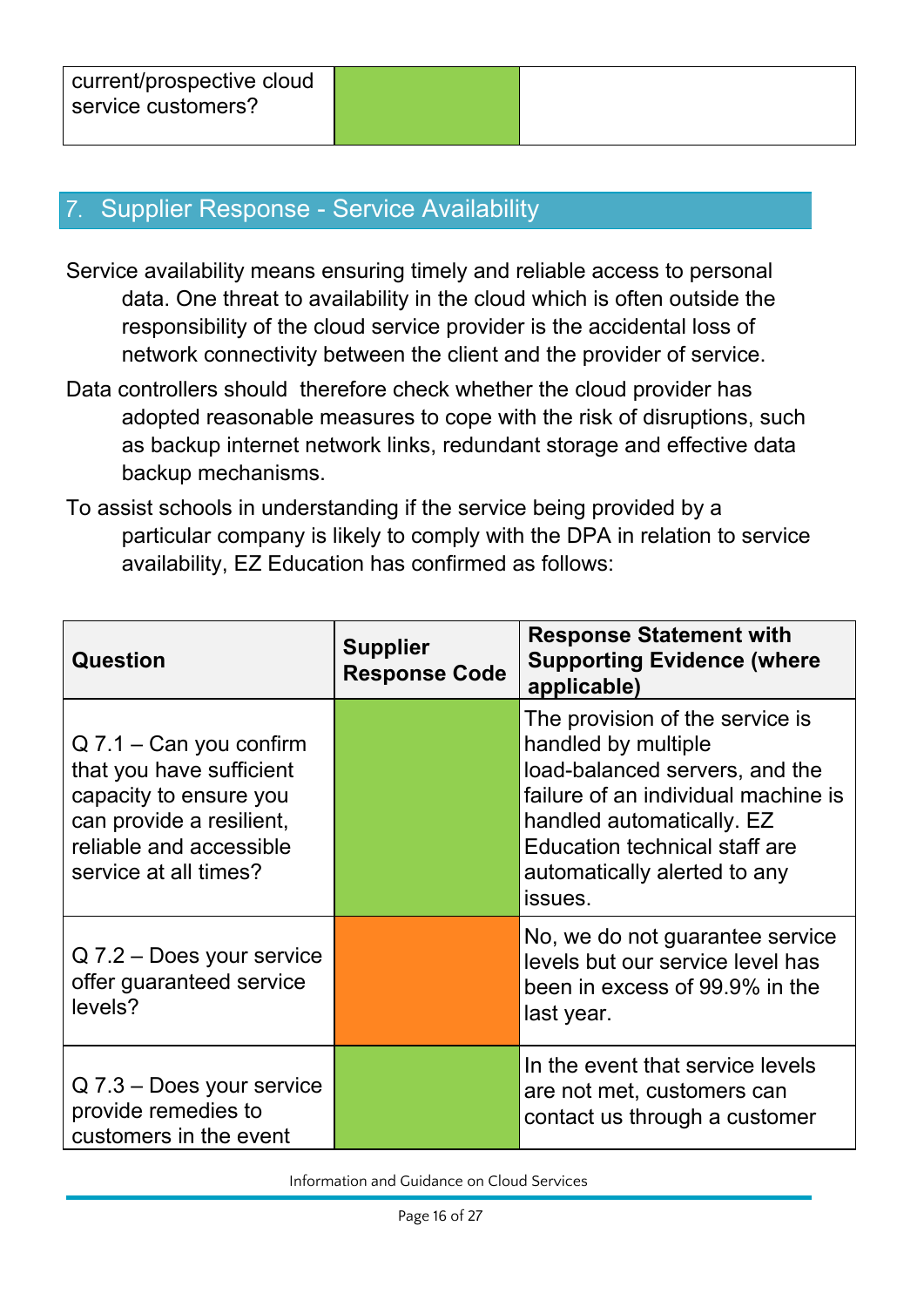## <span id="page-16-0"></span>8. Supplier Response - Transfers beyond the European Economic Area (EEA)

- The eighth principal of the DPA permits the transfer of personal data beyond the EEA when adequate arrangements are in place to ensure rights and freedoms of data subjects in relation to the processing of personal data. The eighth principal of the DPA states:
- *"Personal data shall not be transferred to any country or territory outside the European Economic Area (EEA) unless that country or territory ensures an adequate level of protection for the rights and freedoms of data subjects in relation to the processing of personal data"*
- Guidance on data transfers published by the ICO states:
- *"Cloud customers should ask a potential cloud provider for a list of countries where data is likely to be processed and for information relating to the safeguards in place there. The cloud provider should be able to explain when data will be transferred* to *these locations*."
- The European Commission has approved four sets of standard contractual clauses (known as model clauses) as providing an adequate level of protection where data is transferred outside the EEA. If your service provider uses these model clauses in their entirety in their contract, you will not have to make your own assessment of adequacy.
- To assist schools in understanding where its data is likely to be held and if the cloud service being provided is likely to comply with the DPA in relation to permitted transfers of personal data beyond the EEA, EZ Education has responded as follows:
- Note: On 12 July 2016, the European Commission adopted the EU-U.S. Privacy Shield which is designed to replace the previous "Safe Harbour"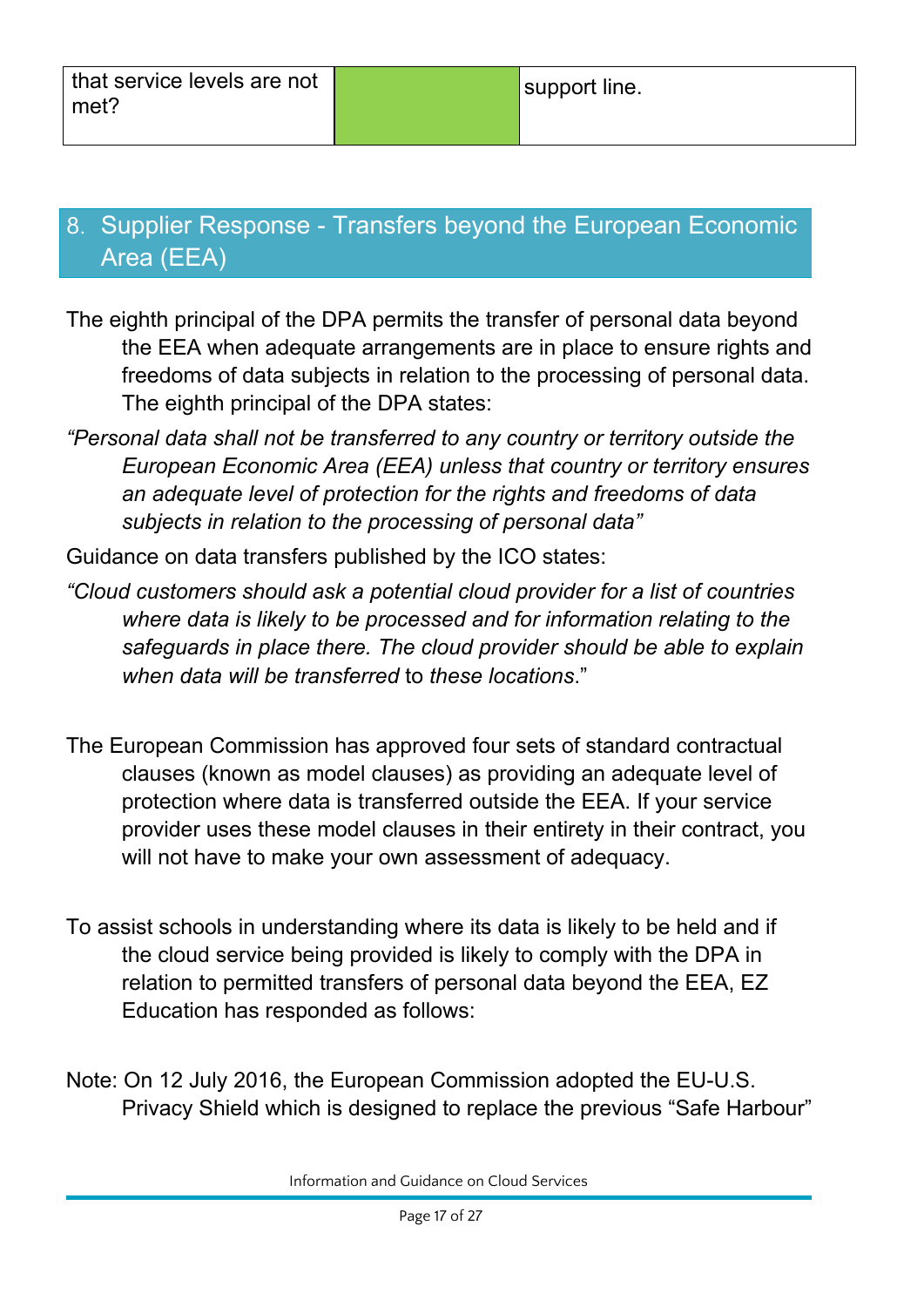arrangements. Interim [guidance](https://ico.org.uk/media/for-organisations/documents/1560653/data-transfers-to-the-us-and-safe-harbor-interim-guidance.pdf) in respect of data transfers outside the [EEA](https://ico.org.uk/media/for-organisations/documents/1560653/data-transfers-to-the-us-and-safe-harbor-interim-guidance.pdf) has been produced by the ICO.

| <b>Question</b>                                                                                                                                                                  | <b>Supplier</b><br><b>Response Code</b> | <b>Response Statement with</b><br><b>Supporting Evidence (where</b><br>applicable) |
|----------------------------------------------------------------------------------------------------------------------------------------------------------------------------------|-----------------------------------------|------------------------------------------------------------------------------------|
| $Q$ 8.1 – In providing the<br>service do you limit the<br>transfer of personal data<br>to countries within the<br>EEA?                                                           |                                         | Yes: data hosting and processing<br>is solely within the UK.                       |
| $Q$ 8.2 – If you transfer<br>data outside the EEA do<br>you explain to schools<br>when (and under what<br>circumstances) data will<br>be transferred to these<br>locations?      |                                         | N/A                                                                                |
| $Q$ 8.3 – If you transfer<br>data outside the EEA<br>does your standard<br>contract include the<br>unmodified EU approved<br>"model clauses" in<br>respect of such transfers?    |                                         | N/A                                                                                |
| $Q$ 8.4 – If you transfer<br>data outside the EEA,<br>(and do not offer the<br>unmodified EU approved<br>"model clauses", can you<br>confirm that the<br>requirements of the DPA |                                         | N/A                                                                                |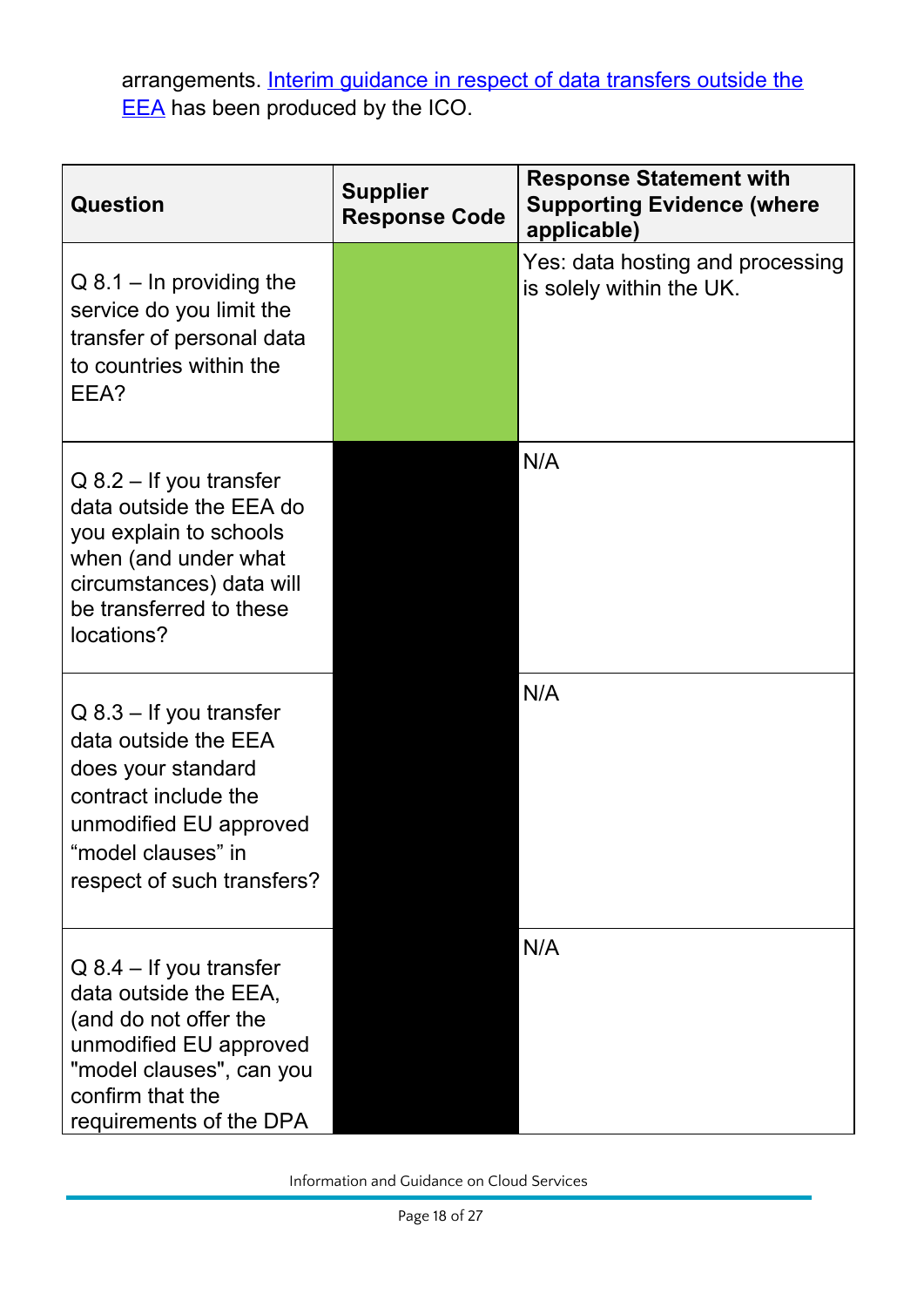| are met in respect of the  |  |  |
|----------------------------|--|--|
| need for adequate          |  |  |
| protection for the rights  |  |  |
| and freedoms of data       |  |  |
| subjects in connection     |  |  |
| with the cross-border      |  |  |
| transfer and processing of |  |  |
| their personal data?       |  |  |
|                            |  |  |

## <span id="page-18-0"></span>9. Supplier Response - Use of Advertising

- Recognising the particularly sensitive nature of the data likely to be processed in a cloud service aimed at schools, there is particular concern in relation to the use of advertising and the extent of data mining which providers of cloud-based services may adopt in relation to user data.
- To assist schools in understanding if the cloud service provided by a particular company will involve serving advertisements or engaging in advertisement-related data mining or advertisement-related profiling activities, suppliers will be asked to indicate in respect of services to **pupil and staff users** as follows:

*ICO cloud computing guidance states that "In order to target advertisements the cloud provider will need access to the personal data of cloud users. A cloud provider may not process the personal data it processes for its own advertising purposes unless this has been authorised by the cloud customer and the cloud customer has explained this processing to cloud users. Individuals have a right to prevent their personal data being used for the purpose of direct marketing".*

*So a school would have to agree to the advertising and then would have a duty to explain to staff and pupils what personal data would be collected, how it will be used and by whom, and what control they have over the use of their data in this way.*

*As there are obvious difficulties with schools deciding if children are competent enough to understand any explanation of their data being used for advertising, and to understand and exercise their right to object, without parental*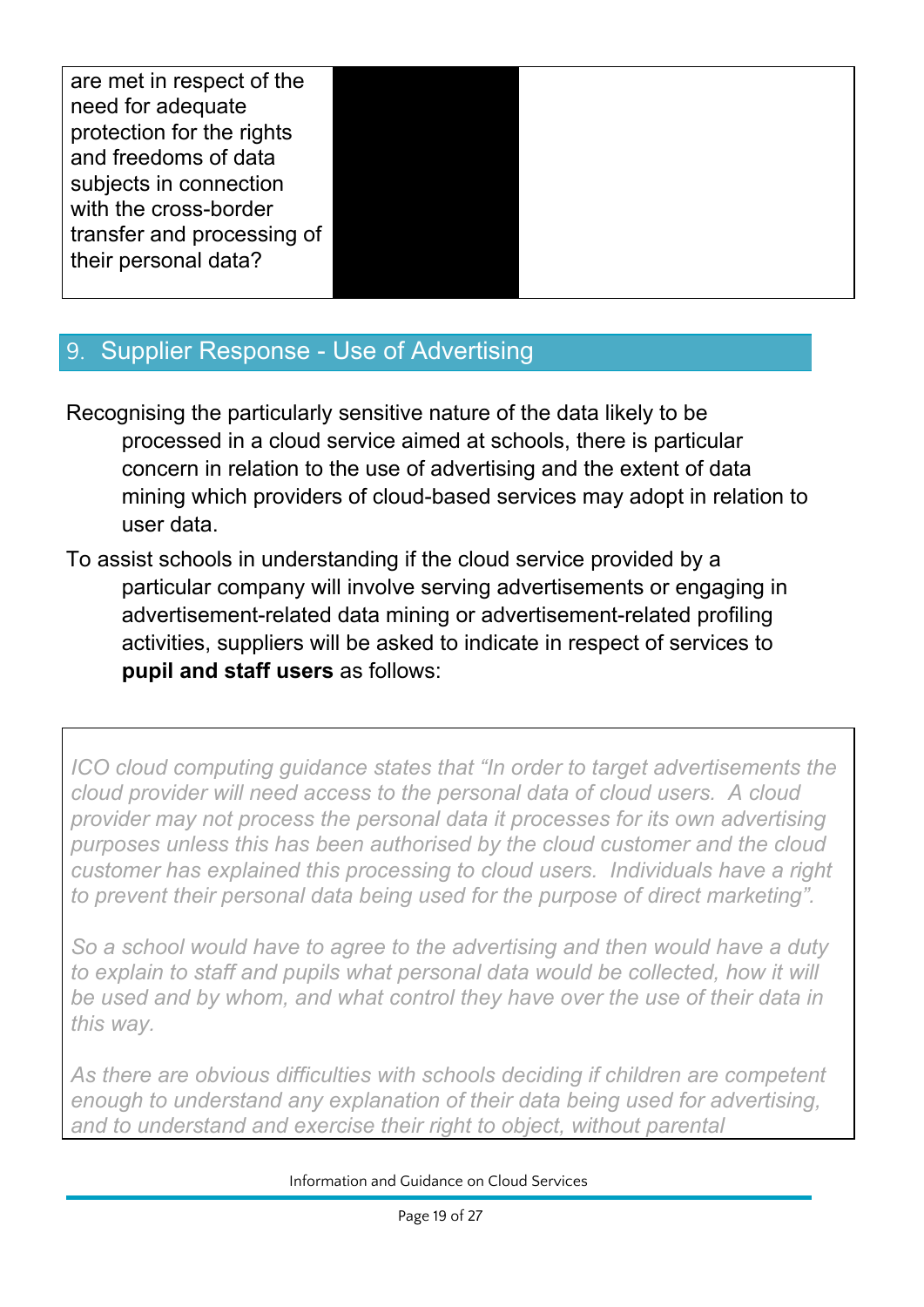*involvement it would seem sensible to avoid this in solutions for schools, especially where children are concerned.*

| <b>Question</b>                                                                                                                                                                                                                                                                             | <b>Supplier</b><br><b>Response Code</b> | <b>Response Statement with</b><br><b>Supporting Evidence (where</b><br>applicable)                                                                                                                                                                                                                                                                                                                                                  |
|---------------------------------------------------------------------------------------------------------------------------------------------------------------------------------------------------------------------------------------------------------------------------------------------|-----------------------------------------|-------------------------------------------------------------------------------------------------------------------------------------------------------------------------------------------------------------------------------------------------------------------------------------------------------------------------------------------------------------------------------------------------------------------------------------|
| $Q_2$ 9.1 – In providing the<br>cloud service, is the<br>default position that you<br>enter into a legally binding<br>obligation not to serve<br>advertisements to any<br>pupil or staff users via<br>your school cloud<br>service?                                                         |                                         | Yes                                                                                                                                                                                                                                                                                                                                                                                                                                 |
| $Q$ 9.2 – In providing the<br>cloud service, is the<br>default position that you<br>enter into a legally binding<br>obligation not to conduct<br>any advertisement-related<br>data mining in respect of<br>pupil or staff data or<br>metadata?                                              |                                         | Yes                                                                                                                                                                                                                                                                                                                                                                                                                                 |
| $Q_2 - In$ providing the<br>cloud service, is the<br>default position that you<br>enter into a legally binding<br>obligation never to use for<br>any commercial purpose<br>(or pass on to others)<br>personal data or<br>metadata in respect of<br>pupil or staff users of your<br>service? |                                         | We do not use personal data of<br>any identifiable person for any<br>commercial purpose without<br>explicit written consent. We may<br>process data to create and<br>compile aggregated data and/or<br>statistics about the Service to<br>provide to customers, potential<br>customers and the general<br>public, provided that such<br>aggregated data and statistics<br>will not enable any living<br>individual to be identified |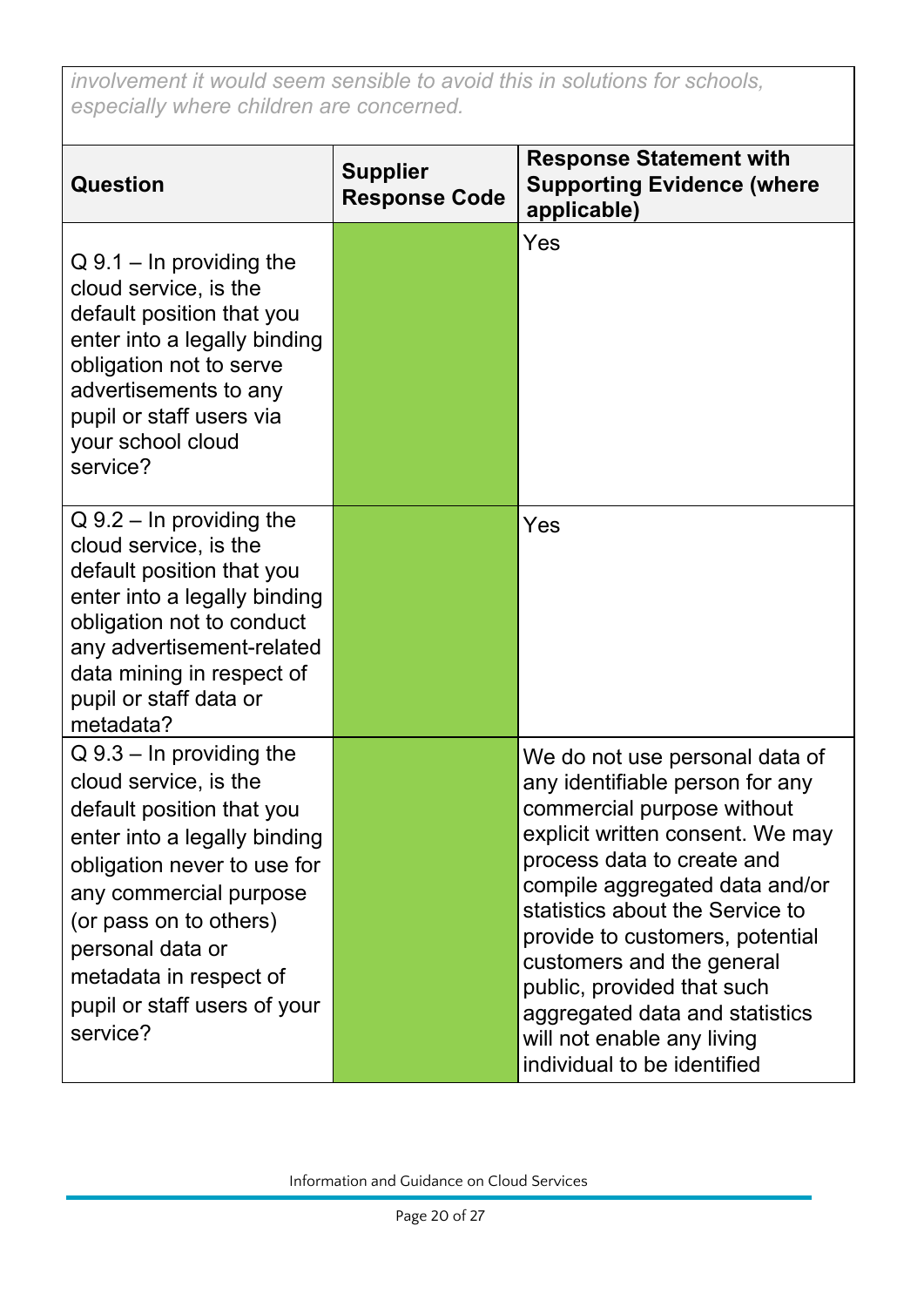# Appendix 1: Availability and extent of support available to schools when using cloud software services.

## Table of Contents

| Section 1.0 | Introduction                                |
|-------------|---------------------------------------------|
| Section 2.0 | <b>Managing Worst Case Scenarios</b>        |
| Section 3.0 | <b>Key Support Areas</b>                    |
| Section 3.1 | <b>Addressing Serious Incidents</b>         |
| Section 3.2 | <b>Supplier Responsibilities</b>            |
| Section 3.3 | <b>Solution Configuration</b>               |
| Section 3.4 | <b>Restoring Data</b>                       |
| Section 3.5 | <b>Managing Media Attention</b>             |
| Section 3.6 | <b>Engaging with Child Support Agencies</b> |
| Section 3.7 | Engaging with the Wider School Community    |
|             |                                             |

# Section 1.0 Introduction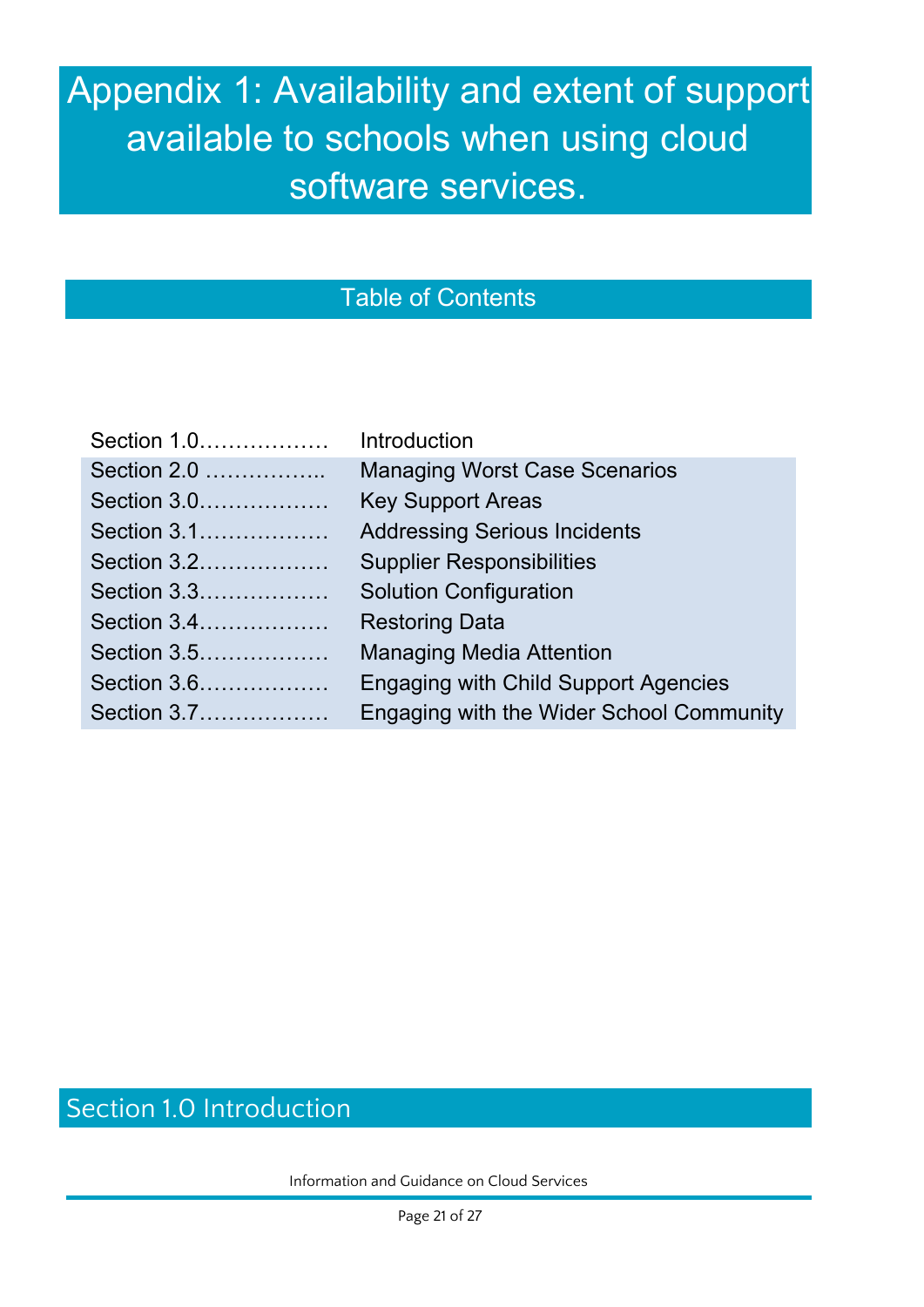The Department for Education intends that schools who are considering the use of cloud based services should have easy access to information in relation to:

- Responsibilities in respect of Data Protection Act compliance. General guidance for schools can be found at [http://ico.org.uk/for\\_organisations/sector\\_guides/education](http://ico.org.uk/for_organisations/sector_guides/education)
- The general levels of security inherent in the solutions offered by many of cloud service providers as compared to what might apply to their current arrangements – this information is provided in the general guidance statements to be found at (hyperlink tba.gov)
- The data protection implications of using a particular supplier's cloud services addressed through the self-certification process detailed in the associated checklist document found above
- The normal support mechanisms available in respect of routine administrative or technical support issues – this is addressed by inviting cloud service providers who are participating in the self-certification process to complete the statements summarising their routine support arrangements as above.
- **The additional support** that would be available in the unlikely event of some **serious data-related incident** related to the use by schools of cloud services – this is addressed by inviting cloud service suppliers to indicate how they would respond to a number of specific challenges which a school might face in the event of such a serious breach or failure.

**Section 2.0** of this document sets out the rationale underpinning the need for greater clarity in the event of some serious data-related event.

**Section 3.0** sets out those areas where specific supplier commitments on additional support are invited.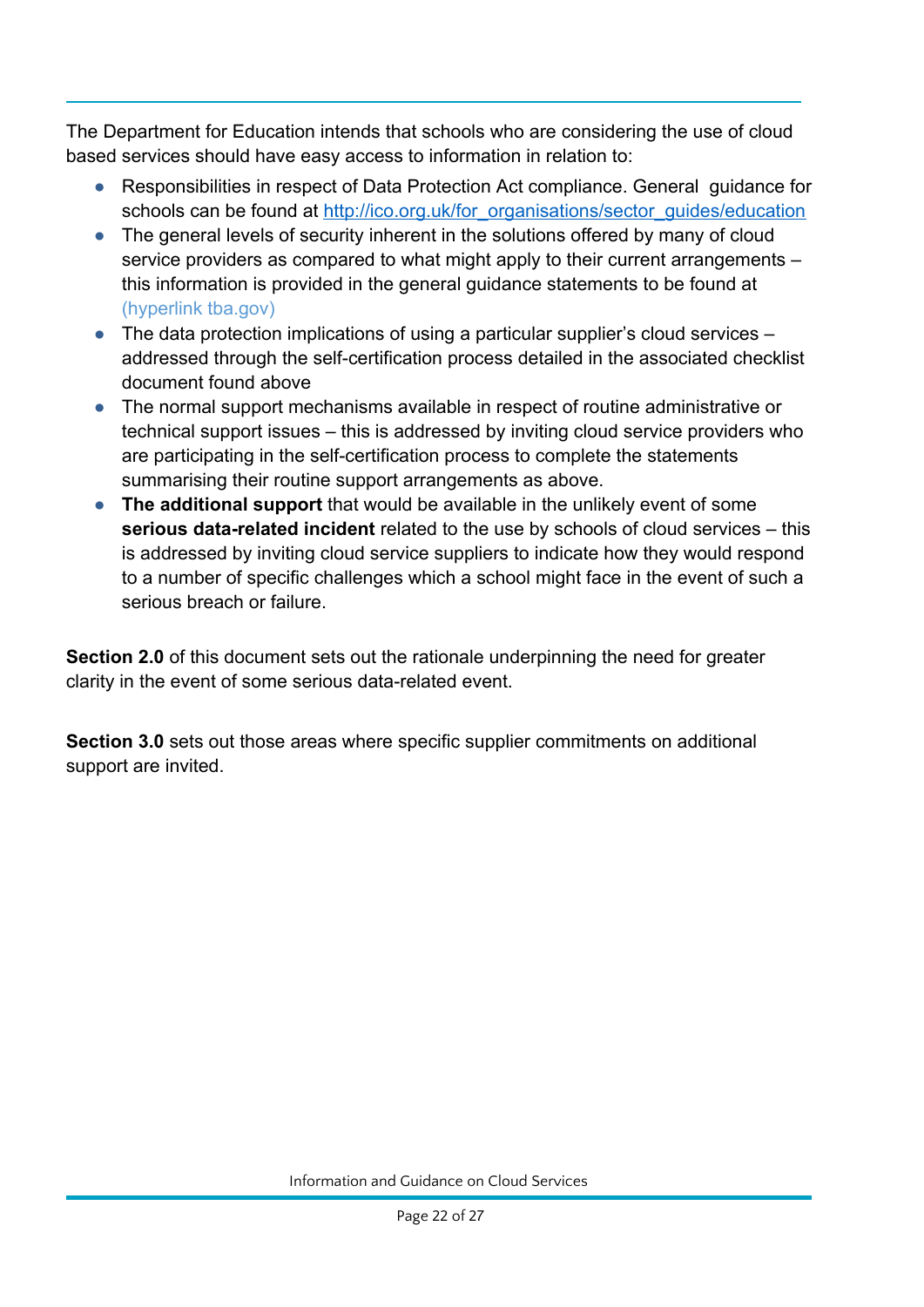## Section 2.0 Managing Worst Case Scenarios

Whilst there is much to be gained from adopting a cloud service platform, it is only prudent that schools should, as part of their overall risk assessment, and prior to deploying a cloud service, understand (in the event of a data-protection related "worst case scenario") the nature and extent of the support that would be forthcoming from a potential cloud service provider.

It is also clearly in the interests of cloud service providers themselves to work with schools to address the technical, business, reputational and legal issues which would flow from some such incident, and which resulted in for example:

- A significant data loss flowing from a breach of security associated with the provision of cloud service
- A breach of privacy whereby confidential data was released to a person or persons not authorised to receive it
- A serious disruption to the school's business, educational or administrative processes

The key headings that cloud service providers are invited to respond against are set out in **Section 3**. When responding to the various issues set out in Section 3, cloud service providers should draft their response assuming that the intended audience is non-technical senior staff in schools.

Suppliers may, of course, make reference to supporting management or technical documents but the response provided here should go beyond referring to "terms of service" and should set out clearly and simply what additional support could be expected in the event of a data protection-related "worst case scenario".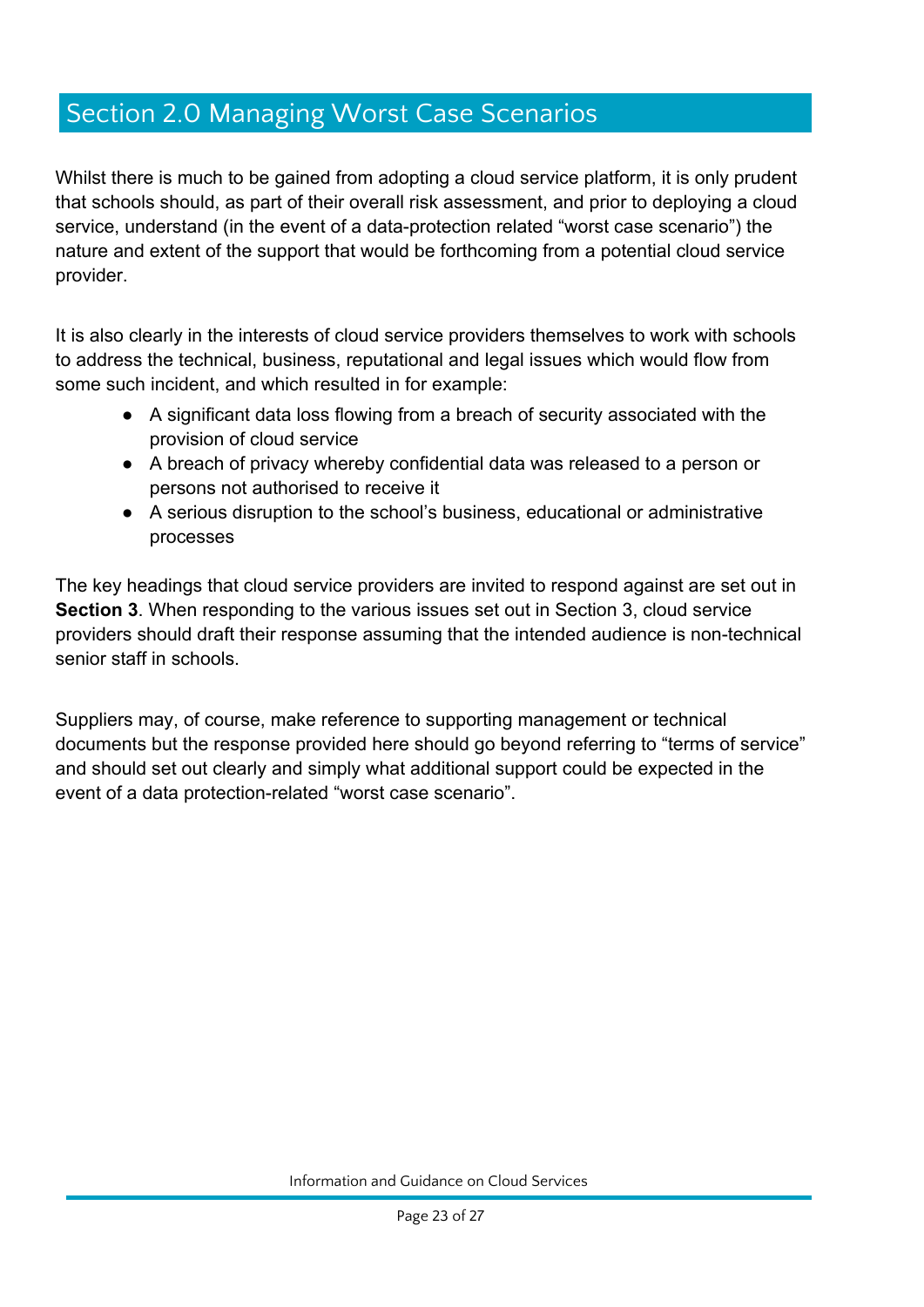## Section 3.0 Key Support Areas

The key areas that cloud service providers are invited to respond against in respect of a serious incident are:

- Solution configuration
- Communicating serious breaches
- Supplier responsibilities
- Restoring data
- Managing media attention
- Engaging with the child protection agencies
- Engaging with the wider school community

These are minimum suggested areas and suppliers are free to set out additional support capabilities which could be used in the event of a serious incident and which they feel will engender confidence in schools and differentiate the supplier in this competitive and growing marketplace.

#### **3.1 ADDRESSING SERIOUS INCIDENTS**

Cloud service providers should as a minimum clarify in this area of their response:

- How schools should log any serious issues regarding the use of the service, providing as a minimum a UK phone number and support email address. It is better to provide an indication of the individuals or roles that should be the first point of contact – for example "you should also contact our Head of Security [J.Smyth@company.com](mailto:J.Smyth@company.com) phone number +44 (0) 12345678 who will also make sure our education /public sector team at [xxx] is contacted". It would also be useful to cover all time scenarios – out of hours, weekends etc.
- $\bullet$  The nature of the support that might be available for example, is it limited to phone and/or email or are there circumstances when on-site support might be required.
- How the cloud service provider might work with schools to address the consequences of the serious incident
- Whether in addition to contacting the incident support centre there are other resources that could be made available – for example via online tools and resources, a partner ecosystem, a local public sector or education support team or identified escalation routes within the company that should be utilised.

Schools should email [schoolsupport@doodlemaths.co.uk](mailto:schoolsupport@doodlemaths.co.uk) or call 01225 220122 to raise an issue.

Free technical support is provided to all EZ Education customers as per the terms of the agreement via email or telephone. By supplying us with as much pertinent information as possible from the outset will allow for a fast and appropriate resolution.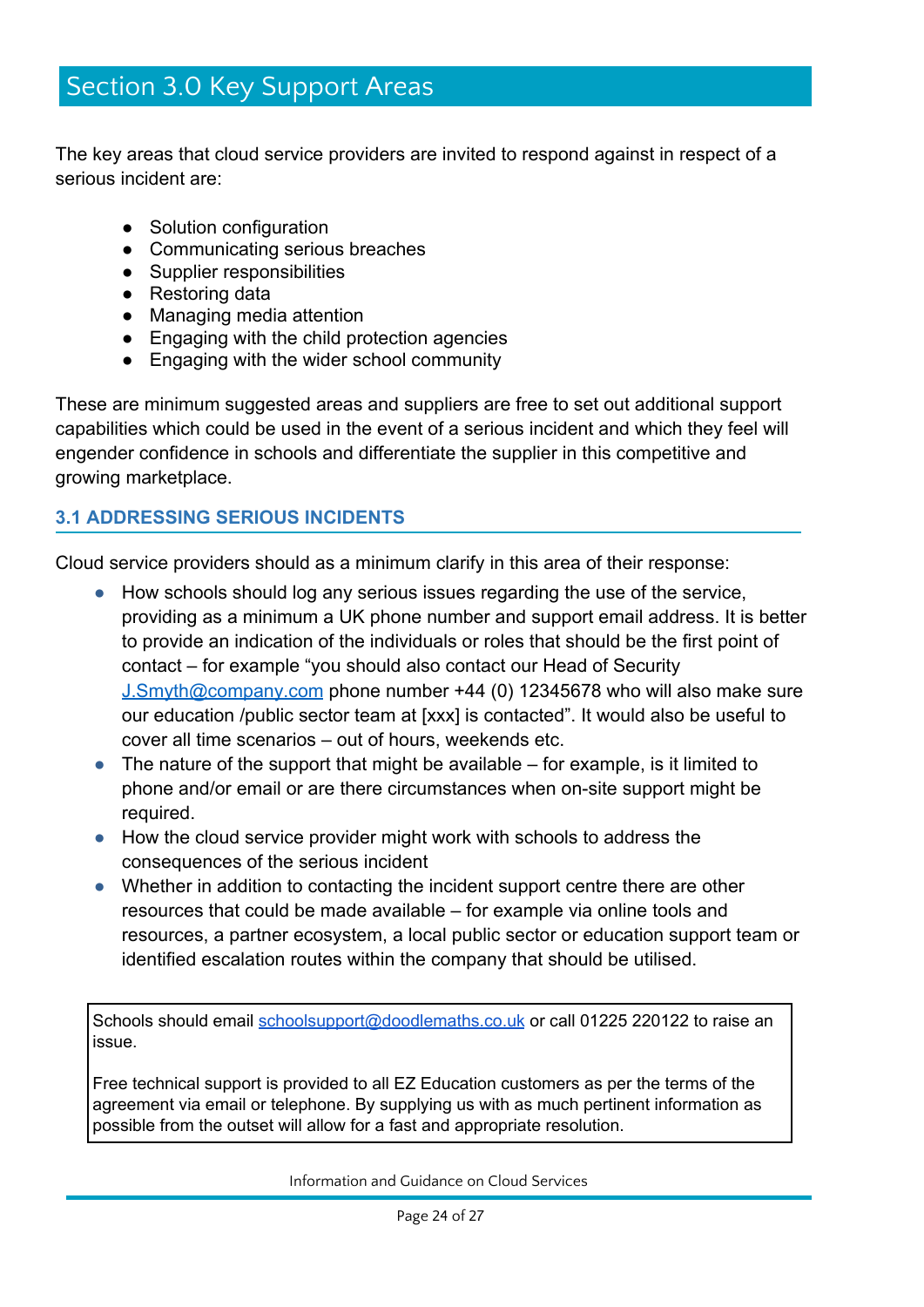Customers have the right to escalate any issues that they feel are not being handled correctly, effectively or in a timely manner to the training and support manager by emailing tom@ezeducation.co.uk or rebecca@ezeducation.co.uk providing much information as they deem relevant.

#### **3.2 SUPPLIER RESPONSIBILITIES**

In this section cloud service providers should, as a minimum, set out (in language aimed at school managers), their responsibilities when working with schools to address the implications of a serious incident.

In addition, cloud service providers should describe what practical assistance they would be able to offer which *goes beyond* the "contractual minimum" as set out in their terms and conditions.

The free support offered as part of the terms of the agreement enable all users of EZ Education access to support via email (schoolsupport@doodlemaths.co.uk) or by telephone 01225 220122. To enable us to handle your query effectively, in a timely manner and to ensure that the proper tracking and auditing can take place, it is highly recommended that an issue be raised in one of the above stated ways.

If the query is to do with Security, Data Protection, Privacy or Access please make this clear in your email or phone call and the incident will be passed to one of the following for review: tom@ezeducation.co.uk or [rebecca@ezeducation.co.uk](mailto:rebecca@ezeducation.co.uk)

#### **3.3 SOLUTION CONFIGURATION.**

Whilst virtually all cloud service providers have detailed technical advice on how their systems should be configured, this section of the supplier response should set out the general principles which school management should expect to see implemented to ensure maximum security of their cloud implementation.

This might cover for example:

- The need for correct configuration of access devices
- The use of additional backup / data synchronisation arrangements for sensitive or business critical data
- Configuration options or additional services that provide greater level of security than is available in your free offering
- Sample password policies in relation to the age and ability of the users of their service
- Policies in respect of helpdesk and security staff access to client data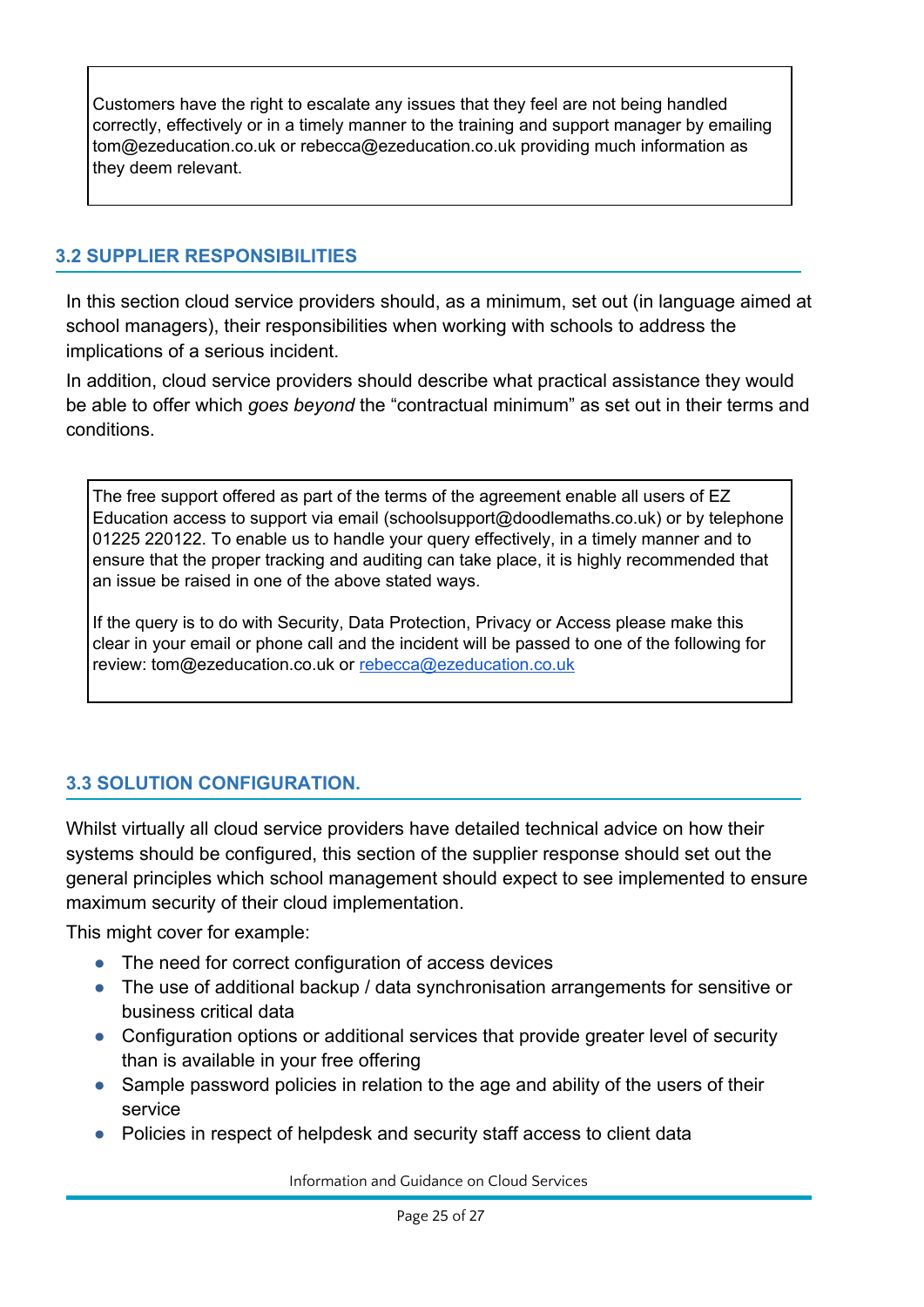EZ Education has been designed with schools in mind and its aim is to save teachers time. This ethos continues throughout the product and has been designed to enable simple configuration with minimal input from staff. EZ Education holds security of all information to the highest level and has policies in place to ensure the safety and security of all data. All of our customers receive the highest level of security so there is no need to offer any additional levels. EZ Education is designed to be used by school staff and education professionals and the level of access is decided on a person by person basis by the system administrator within each school. Each user has control over their username and password and can change this at any time.

#### **3.4 RESTORING DATA**

Where a serious event had occurred which resulted in the loss of data by a school, cloud service, providers should set out what steps they would take to work with the school to recover and restore to the maximum extent possible the data which has been lost (or corrupted). This section should also include indicative timescales.

In the rare event of data loss, EZ Education can restore a whole school's data from a rolling back-up of our database. In such an event, the school should contact the DoodleMaths Customer Service team who will, in the instance that a full restoration is preferable to incremental manual updates, facilitate this.

#### **3.5 MANAGING MEDIA ATTENTION**

Where a serious event had occurred which resulted in significant media attention falling on the school, suppliers should indicate the steps they would take as a responsible service provider to work with the school in managing the media attention.

If a school were to experience a serious event involving a service provided by EZ Education, it is vital that they contact our support team immediately. Registering the incident and notifying of the significant media attention will allow us to address the problem straight away. In line with our Incident Response process, senior managers of the EZ Education team will be immediately informed. EZ Education will not directly discuss the account with any unauthorised person from the media without prior approval from the school.

#### **3.6 ENGAGING WITH CHILD SUPPORT AGENCIES**

Where a serious event had resulted in issues being raised that related to child protection – for example the loss of sensitive pupil data, the cloud service provider should indicate